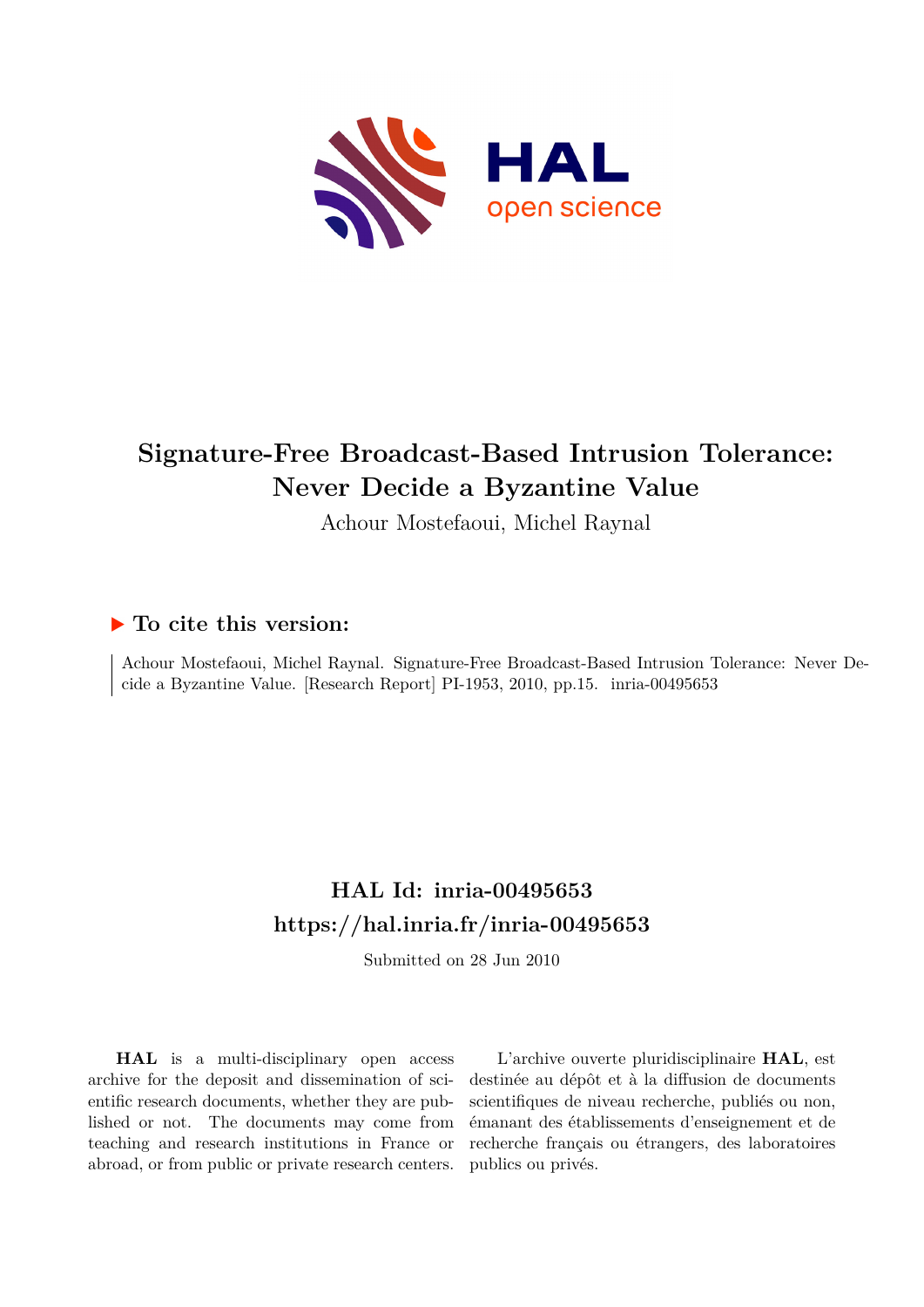Publications Internes de l'IRISA ISSN : 2102-6327 PI 1953 – juin 2010



# Signature-Free Broadcast-Based Intrusion Tolerance: Never Decide a Byzantine Value

# Achour Mostefaoui\* , Michel Raynal\*\* *achour@irisa.fr, raynal@irisa.fr*

Abstract: Provide application processes with strong agreement guarantees despite failures is a fundamental problem of fault-tolerant distributed computing. Correct processes have not to be "polluted" by the erroneous behavior of faulty processes. This paper considers the consensus agreement problem in a setting where some processes can behave arbitrarily (Byzantine behavior). In such a context it is possible that Byzantine processes collude to direct the correct processes to decide on a "bad" value (a value proposed only by faulty processes).

The paper has several contributions. It presents a family of consensus algorithms in which no bad value is ever decided by correct processes. These processes always decide a value they have proposed (and this is always the case when they all propose the same value) or a default value ⊥. These algorithms are called *intrusion-free* consensus algorithms. To that end, each consensus algorithm is based on an appropriate underlying broadcast algorithm. One of these abstractions, called *validated broadcast* is new and allows the design of a resilience-optimal consensus algorithm (i.e., it copes with up to  $t < n/3$  faulty processes where n is the total number of processes). All proposed consensus algorithms assume the underlying system is enriched with additional computational power provided by a binary Byzantine consensus algorithm. The paper presents also a resilience-optimal randomized binary consensus algorithm based on the validated broadcast abstraction. An important feature of all these algorithms lies in the fact that they are signature-free (and hence particularly efficient).

Key-words: Asynchronous message-passing system, Broadcast abstraction, Byzantine process, Consensus problem, Fault-tolerance, Intrusion-tolerance, Reliable broadcast, Resilience, Signature-free algorithm, Time-free algorithm.

#### *Tolerance aux intrusions sans authentification*

Résumé : *Ce rapport propose une famille de protocoles de décision qui assurent que la valeur de décision n'est jamais une valeur proposée par des processus malicieux. Ces protocoles sont fondés sur différentes opérations de diffusion mais sans utiliser la cryptographie.*

Mots clés : *Système à communication par messages, opération de diffusion, processus byzantin, problème de consensus, tolèrance aux fautes, intrusions, diffusion fiable, protocole sans signatures.*

<sup>\*</sup> Projet ASAP: équipe commune avec l'INRIA, le CNRS, l'université Rennes 1 et l'INSA de Rennes

<sup>\*\*</sup> Projet ASAP: équipe commune avec l'INRIA, le CNRS, l'université Rennes 1 et l'INSA de Rennes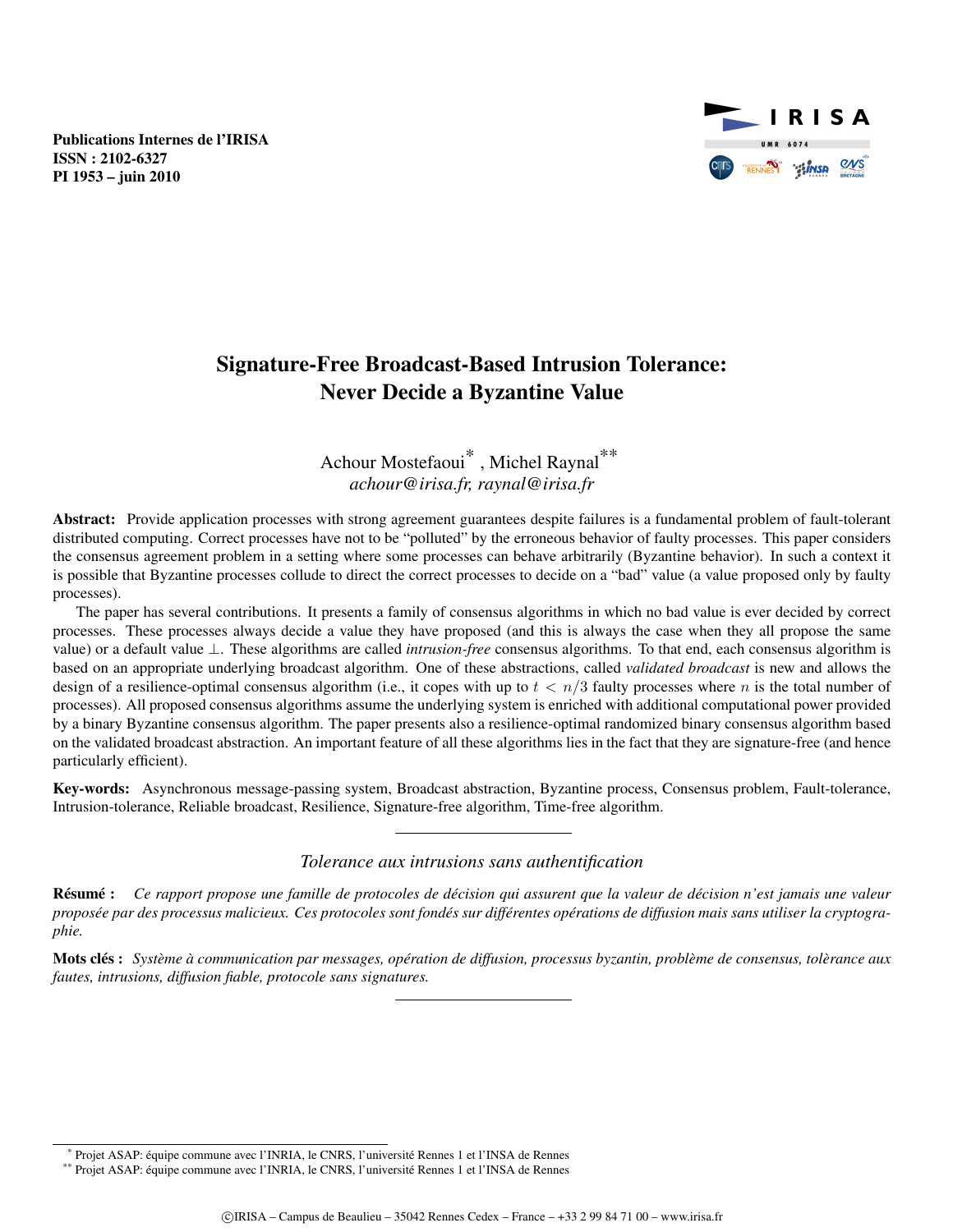## 1 Introduction

Asynchronous Byzantine consensus A process has a *Byzantine* behavior when it behaves arbitrarily. This bad behavior can be intentional (malicious behavior, e.g., due to intrusion) or simply the result of a transient fault that altered the local state of a process, thereby modifying its behavior in an unpredictable way. We are interested here is solving the *consensus* problem in asynchronous distributed systems prone to Byzantine process failures whatever their origin.

In a classical crash failure setting, the consensus problem is defined as follows: every process proposes a value and the non-faulty processes have to decide (termination property) on the same value (agreement property), that has to be one of the proposed values (validity). In a Byzantine failure setting, the notion of "value proposed by a faulty process" is not well-defined. Hence, the validity property is weakened and usually replaced by the following: if all non-faulty processes propose the same value, that value is decided.

Aim of the paper Unfortunately, the previous validity property leaves open the possibility for the non-faulty processes to decide an arbitrary value when all of them do not propose the same value, and such a "bad" value can "pollute" their behavior. Hence, the idea to introduce an additional validity property, that we call *non-intrusion*, to prevent this type of behavior, namely, a value proposed only by faulty processes cannot be decided by non-faulty processes. Said in another way, the non-faulty processes are required to decide the value proposed by one of them (and this has to be always the case when they all propose the same value), or a default value (denoted  $\perp$ ) when they are not enough to propose the very same value.

The paper presents a family of asynchronous Byzantine multivalued consensus algorithms that satisfy the previous property. We call them *intrusion-free* consensus algorithms. Of course, as consensus cannot be solved in asynchronous system in which even only one process may crash [11], the underlying system has to be enriched with additional computational power in order consensus can be solved despite the net effect of asynchrony and Byzantine failures. We consider here that this additional power is given by an underlying binary Byzantine consensus algorithm (e.g., [18, 25]).

Content of the paper All the multivalued Byzantine consensus algorithms presented in the paper are signature-free (no underlying cryptography mechanism is assumed). Each algorithm relies on an appropriate underlying broadcast operation (that can be implemented despite asynchrony and up to  $t$  Byzantine processes, where  $t$  is constrained by a function on the total number  $n$  of processes). These broadcast abstractions are the classical unreliable broadcast (that requires  $t < n$ ), the "echo" broadcast introduced in [3] (that we call *no-duplicity* broadcast), the reliable broadcast introduced in [4], plus a novel all-to-all broadcast abstraction that can be interesting by itself, that we call *validated broadcast*. All these broadcast abstractions (but unreliable broadcast) require  $n > 3t$  to be implemented in an asynchronous system prone to Byzantine failures. They differ in the number of consecutive communication steps they need.

As we will see, the new validated broadcast abstraction is particularly interesting in the context of Byzantine processes. This is because it allows a correct process to deliver a message only if that message has been validated by at least one correct process. Said differently, validated broadcast eliminates the "noise" introduced by "bad" values (i.e., values proposed only by Byzantine processes).

A resulting multivalued Byzantine consensus algorithm is then characterized by its underlying broadcast algorithm that has a particular cost counted by the number of communication steps, the size of control additional information messages have to carry, and their messages. As we will see, the proposed algorithms are highly modular and exhibit a tradeoff relating their time efficiency (the weaker the underlying broadcast abstraction, the more efficient the algorithm), and the constraint on  $t$  they need (the weaker the underlying broadcast abstraction, the stronger the constraint on t).

The paper also presents a binary Byzantine consensus algorithm (which can provide the previous algorithms with the required additional computing power). This algorithm is signature-free, requires  $t < n/3$  (and is consequently optimal with respect to resilience), and needs six communication steps per round.

Related work Numerous Asynchronous Byzantine algorithms have been proposed (e.g., [3, 4, 5, 12, 13, 15, 16, 22, 24] to cite a few; see also [19] for a short survey). To our knowledge, the only algorithm that considers the non-intrusion property is the one described in [9] (this algorithm requires messages to carry a vector of proposed values which, as shown here, is not necessary).

The idea to direct the processes to decide  $\perp$  in "bad scenarios" (i.e., when they cannot decide a value they have proposed) is different but in the same spirit as the idea developed in the notion of *abortable* objects [1]. In that case, the "bad scenarios" are when there is concurrency among operations. In a concurrency context, operations can return ⊥, while an operation has always to return a non-trivial result when executed in a concurrency-free context.

Road map The paper is made up of 9 sections. Section 2 presents the computation model, the different broadcast abstractions, and an algorithm implementing the validated broadcast abstraction. Section 3 presents the intrusion-free Byzantine consensus problem. Then, Sections 4 and 5 present a suite of intrusion-free multivalued Byzantine consensus algorithms that differ mainly in the underlying broadcast abstraction they use. Section 6 discusses the previous algorithms. Section 7 presents a randomized binary consensus algorithm based on the validated broadcast abstraction. Finally, Section 9 concludes the paper.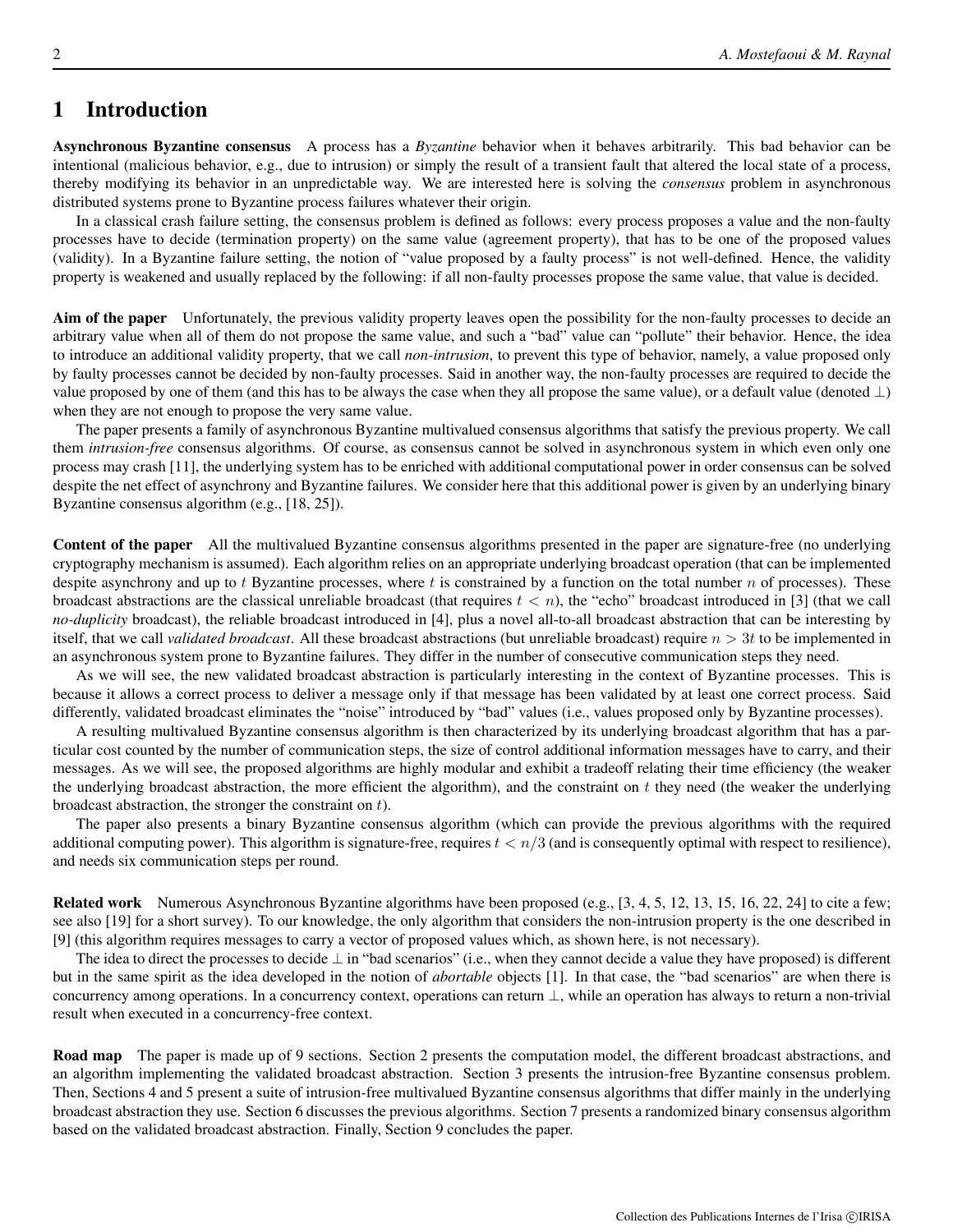## 2 Computation system model

### 2.1 Base model

**Asynchronous processes** The system is made up of a finite set of  $n > 1$  processes denoted  $p_1, \ldots, p_n$  that communicate by exchanging messages through a communication network. Each process proceeds to its own speed, which means that processes are asynchronous.

Multiset All algorithms presented in the paper use multisets. A *multiset* (sometimes also called *bag*) differs from a set in that it can contain several copies of the same value. Given a multiset  $rec_i$ ,  $\#_v(rec_i)$  denotes the occurrence number of v in  $rec_i$ .

Failure model Up to t processes can exhibit a *Byzantine* behavior. A Byzantine process is a process that behaves arbitrarily: it can crash, fail to send or receive messages, send arbitrary messages, start in an arbitrary state, perform arbitrary state transition, etc. Moreover, Byzantine processes can collude to "pollute" the computation. Yet, it is assumed that they do not control the network. This means that they cannot corrupt the messages sent by non-Byzantine processes, and the schedule of message delivery is uncorrelated to Byzantine behavior. A process that exhibits a Byzantine behavior is called *faulty*. Otherwise, it is *correct* or *non-faulty*. Given an execution, C denotes the set of processes that are correct in that execution.

**Notation** This process model is denoted  $\mathcal{BZ}_A\mathcal{S}_{n,t}[\emptyset]$ . In the following, this model is enriched with a constraint on t and a specific broadcast abstraction. As an example,  $BZ_A S_{n,t}[n > 5t, WB]$  is  $BZ_A S_{n,t}[0]$  in which less than  $n/5$  processes are faulty and processes communicate using the operations of the WB broadcast abstraction (see below).

## 2.2 Asynchronous communication network

Base communication network Each pair of processes is connected by a channel (which means that when a process receives a message, it knows which is the sender of the message). Each channel is asynchronous (no bound on message transfer delay, except it is finite), and reliable (no loss, creation or corruption of messages). Hence, the network is asynchronous.

A process  $p_i$  sends a message to a process  $p_j$  by invoking the primitive "send TAG(m) to  $p_j$ ", where TAG is the type of the message and  $m$  its content. To simplify the presentation, it is assumed that a process can send messages to itself. A process receives a message by executing the primitive "receive()".

In the following, several types of broadcast operations are defined. They all can be implemented from the base send and receive primitives, which means that, while they provide us with distinct communication abstraction levels, they do not provide the processes with additional computing power.

When considering the broadcast abstraction XX (where XX stands for WB, NDB, VB or RB, see below), we say that a process "XX-broadcasts" or "XX-delivers" a message.

Unreliable broadcast The first pair of operations denoted WB\_broadcast() and WB\_deliver() are used to denote a simple unreliable broadcast. WB\_broadcast  $TAG(m)$  is used as a shortcut for

for each  $j \in \{1, \ldots, n\}$  send TAG $(m)$  to  $p_j$  end for,

and WB\_deliver() is synonym with receive(). This means that a message broadcast by a correct process is delivered to all processes. Differently, while it is assumed to send the same message to all processes, a faulty process can actually send different messages to distinct processes and no message to others.

Trivially, an invocation of WB\_broadcast TAG(m) costs one communication step and  $O(n)$  messages (more precisely,  $n-1$  messages). This communication abstraction is called WB, and the corresponding system model is denoted  $\beta \mathcal{Z}_\text{-} \mathcal{AS}_{n,t}[WB]$ .

Remark When measuring the cost of a broadcast abstraction we do not take into account the size of the "data message" that is broadcast. This is because this size is independent of the way the broadcast is implemented. We only consider the size of the additional control information required by the corresponding broadcast implementation.

No-duplicity broadcast This communication abstraction, denoted NDB, is defined by the operations NDB\_broadcast() and NDB\_deliver() that provide the processes with a higher abstraction level than WB. Considering an instance where NDB\_broadcast() is invoked by process  $p_i$ , this broadcast abstraction is defined by the following properties.

- NDB-No-duplicity. No two correct processes NDB-deliver distinct messages from  $p_i$ .
- NDB-Termination. If the sender is correct, all correct processes eventually NDB-deliver its message.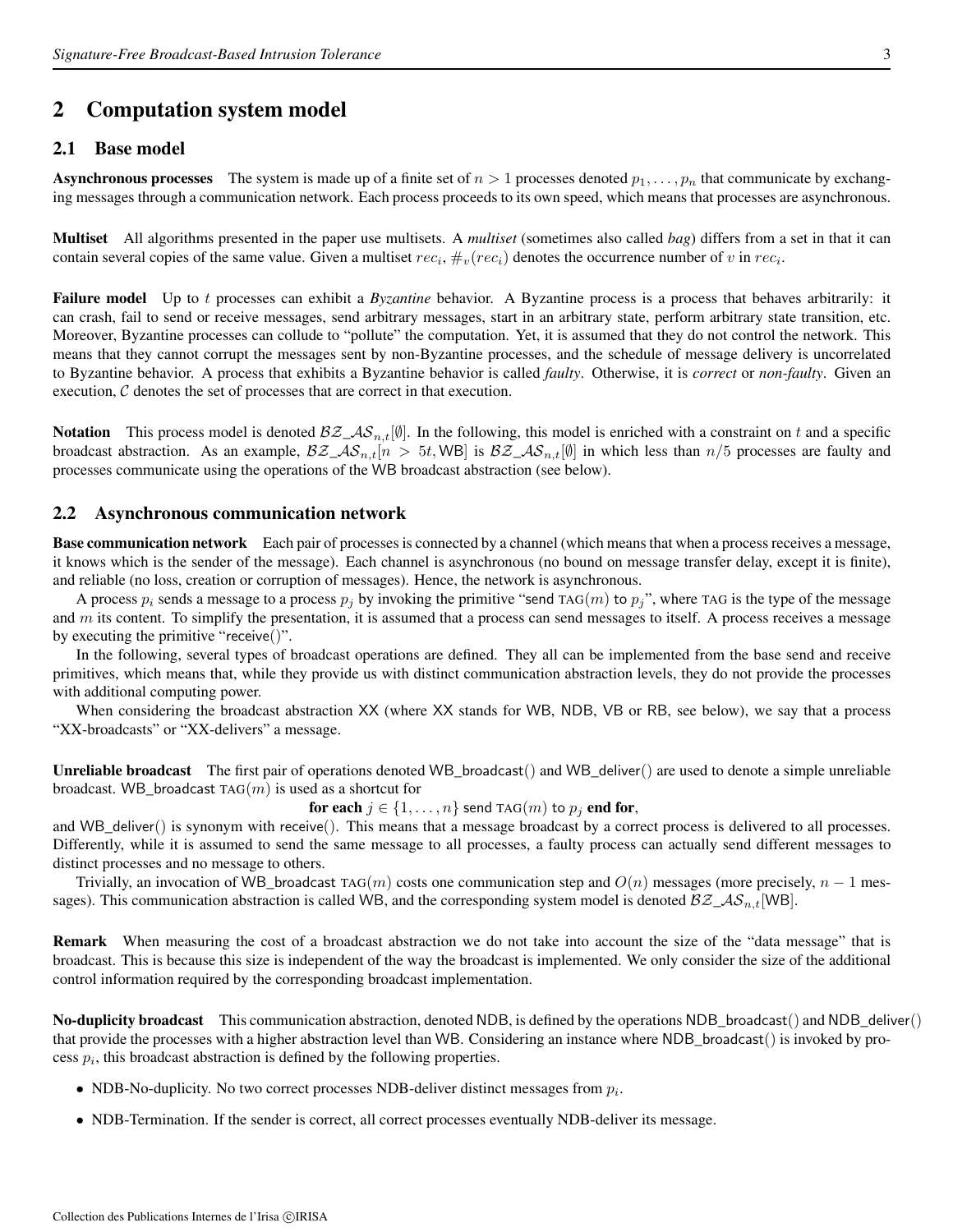The corresponding system model is denoted  $\mathcal{BZ}_A\mathcal{S}_{n,t}[\text{NDB}]$ . Let us observe that, if the sender  $p_i$  is faulty, it is possible that some correct processes deliver a message from  $p_i$  while others do not. The no duplicity property prevents correct processes from delivering different messages from a faulty sender. (When considering the less severe crash failure model, no-duplicity broadcast and weak broadcast are equivalent.)

This broadcast primitive has been defined by Toueg [24]. It can be built on top of the base send/receive primitives in systems where  $t < n/3$ . Such an implementation uses two consecutive communication steps and  $O(n^2)$  underlying messages  $(n-1)$  in the first communication step, and  $n(n-1)$  in the second one). The size of the control information added to a message is  $\log_2 n$  (sender identity).

Reliable broadcast The reliable broadcast abstraction, denoted RB, has been proposed by Bracha [4]. Strictly stronger than the no-duplicity broadcast, it provides processes with the operations RB\_broadcast() and RB\_deliver() defined by the following properties.

- RB-No-duplicity. No two correct processes RB-deliver distinct messages from  $p_i$ .
- RB-Termination. If the sender is correct, all correct processes eventually RB-deliver its message.
- RB-Uniformity. If a correct process RB-delivers a message from  $p_i$  (possibly faulty) then all correct processes eventually RBdeliver a message from  $p_i$ .

It has been proved in [4] that  $n > 3t$  is a necessary requirement to implement this operation. If the sender is correct, only three communication steps and  $O(n^2)$  messages whose size is  $O(\log_2 n)$  bits are necessary.

Validated broadcast This last communication abstraction, denoted VB, is defined by the operations VB\_broadcast() and VB\_deliver() described below. It is a new abstraction that provides the processes with a communication level higher than no-duplicity broadcast. More precisely, validated broadcast is an *all-to-all* reliable broadcast with a notion of message *validation*, namely, a message has to be validated by enough processes in order to be VB-delivered, otherwise the default value ⊥ is VB-delivered instead of it.

As it is an all-to-all broadcast, VB requires that all correct processes invoke VB\_broadcast(). The idea is that a value  $v$  is valid if there is at least one correct process that broadcasts that value. As no process knows if it is itself correct or faulty (e.g., a process can correctly execute its algorithm and then crash), a value broadcast by a process is required to be validated by  $n - 2t \ge t + 1$  processes to be valid. As already indicated, if a message value is not validated, ⊥ is delivered instead of it.

More precisely, assuming a broadcast instance in which every correct process invokes VB\_broadcast(), let us consider the invocation of a particular process  $p_i$  that invokes VB\_broadcast $(m)$ . VB is defined by the following properties.

- VB-No-duplicity. No two correct processes VB-deliver distinct messages from  $p_i$  (the message that is VB-delivered can be a non- $\perp$  value or the default value  $\perp$ ).
- VB-Termination. If the sender is correct and VB-broadcast m, all correct processes eventually VB-deliver the same message  $m'$ where  $m'$  is m or  $\perp$ .
- VB-Uniformity. If a correct process VB-delivers a message from  $p_i$  (possibly faulty), all correct processes eventually VB-deliver a message from  $p_i$ .
- VB-Validation. If  $\perp$  is VB-delivered, there is at least one correct process that does not validate the message VB-broadcast by  $p_i$ . If  $m' \neq \perp$  is VB-delivered, m' has been validated by at least one correct process.

| broadcast  | $x-to-v$     | $#$ comm. steps | message size | $#$ msgs          | constraint on $t$ |
|------------|--------------|-----------------|--------------|-------------------|-------------------|
| WB.        | 1-to- $n$    |                 | constant     | $n-1$             | n > t             |
| <b>NDB</b> | 1-to- $n$    |                 | $\log_2 n$   | $0(n^2)$          | n > 3t            |
| <b>RB</b>  | 1-to- $n$    |                 | $\log_2 n$   | $0(n^2)$          | n > 3t            |
| VB         | $n$ -to- $n$ |                 | $\log_2 n$   | $n \times 0(n^2)$ | n > 3t            |

Table 1: Cost and constraint of the different broadcast abstractions

Comparing the broadcast abstractions Table 1 compares the costs of the three previous broadcast abstractions. Considering one broadcast instance, the second column indicates the broadcast type  $(1-to-n$  or  $n-to-n)$ . The third column indicates the number of (sequential) communication steps that are needed. The fourth column presents the size of additional control information that an implementation message has to carry (the  $\log_2 n$  comes from the fact that the identity of the process that broadcasts a message has to be sent together with it when forwarded by another process). The fifth column indicates the number of implementation messages that are needed. Finally, the last column states the constraint on t required to implement the corresponding abstraction in  $\mathcal{BZ}_\mathcal{A}\mathcal{S}_{n,t}[\emptyset].$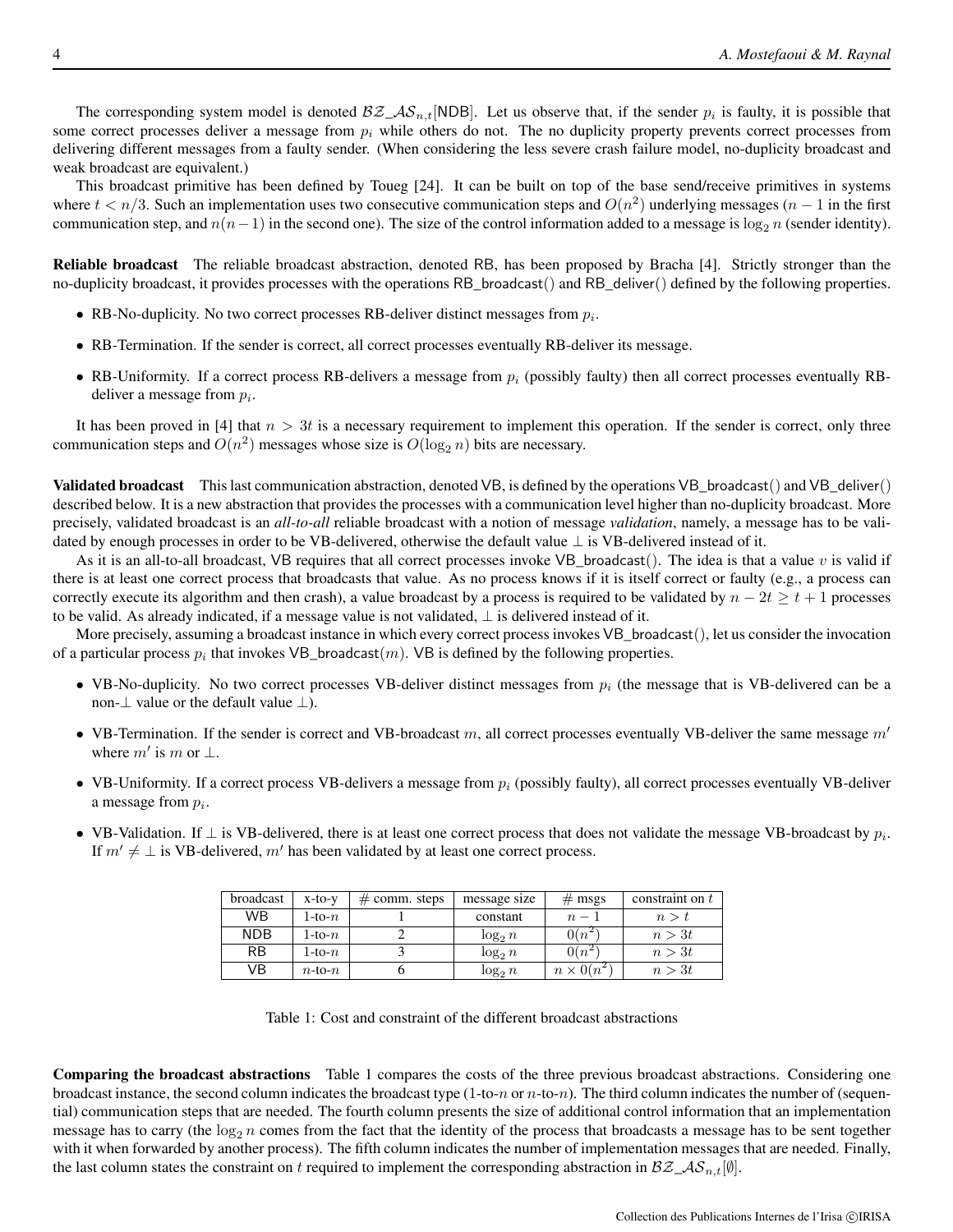#### 2.3 An implementation of the validated broadcast abstraction

Algorithm 1 implements the all-to-all validated broadcast. Let us recall that all-to-all means here that all correct processes are assumed to invoke VB\_broadcast(). This means that a process VB-delivers at least  $n - t$  messages. This implementation uses two consecutive RB-broadcast invocations. Its cost is consequently,  $2 \times 3 = 6$  communication steps and  $O(n^3)$  messages of size  $O(\log_2 n)$  bits. The implementation of a VB-broadcast instance is made up of two parts.

• The first part is made up of two consecutive RB-broadcasts. More precisely, a process  $p_i$  first invokes RB\_broadcast INIT( $v_i$ ) and waits until it has RB-delivered messages from at least  $n - t$  processes (lines 01-03). The values RB-delivered are deposited in a multiset denoted  $rec_i$ .

Then, if value  $v_i$  has been RB-delivered from at least  $n - 2t \ge t + 1$  processes (which means that it has been RB-broadcast by at least one correct process),  $p_i$  validates it by assigning yes to  $aux_i$ . Otherwise  $p_i$  sets  $aux_i$  to no at line 04 (in that case it does not validate  $v_i$ ). Then,  $p_i$  issues a second RB-broadcast (line 05) to disseminate  $aux_i$  (that is equal to  $yes$  or  $no$ ) to all processes.

```
operation VB_broadcast(v_i)(01) RB_broadcast INT(v);(02) let rec_i = multiset of values RB_delivered to p_i;
(03) wait until (|rec_i| \ge n - t);
(04) if (\#_{v_i}(rec_i) \ge n - 2t) then aux_i \leftarrow yes else aux_i \leftarrow no end if;
(05) RB_broadcast VALID(aux_i).
for 1 \leq j \leq n VB-delivery task T_i[j]:
(06) wait until (\text{VALID}(x) and \text{INIT}(v) are RB_delivered from p_j);
(07) if (x = yes) then wait until (\#_v(rec_i) \ge n - 2t); d = v;<br>(08) else wait until (\#_{v \ne n}(rec_i) \ge t + 1); d =(08) else wait until (\#_{v' \neq v}(rec_i) \geq t + 1); d = \bot;<br>(09) end if;
       end if;
(10) VB_deliver(d) at p_i as the value VB-broadcast by p_j.
```
Algorithm 1: A reliable-broadcast-based implementation of VB-broadcast

• The second part is made up of n tasks. The task  $T_i[j]$  starts by the wait statement for both the value v RB-broadcast by  $p_j$  and the boolean x RB-broadcast by  $p_j$  to say whether its value v has been validated or not. Note that the value v can be delivered either at line 03 or at line 06. (Let us remind that each time a message INIT(*v*) is RB-delivered to  $p_i$ , the value *v* is added to  $rec_i$ , which means that, after the predicate  $|rec_i| \ge n - t$  has become true at line 03, the set  $rec_i$  still keeps on being updated when new messages  $INT()$  are RB-delivered to  $p_i$ .)

If  $x = yes$ , as  $p_i$  can be Byzantine, v has not necessarily been validated. Hence,  $p_i$  has to check it. To that end,  $p_i$  waits until the predicate  $\#_v(rec_i) \geq n-2t$  becomes true (line 07). When this predicate  $\#_v(rec_i) \geq n-2t \geq t+1$  becomes true (if ever it does, line 07) we have  $\#_v(rec_i) \geq t+1$  and, consequently, v is VB-delivered to  $p_i$  as being the value VB-broadcast by  $p_j$ .

Differently, if  $x = no$ ,  $p_i$  waits until rec<sub>i</sub> contains more than t values different from v (the value RB-delivered from  $p_i$ ). When this occurs (if ever it does, line 07)  $p_i$  VB-delivers  $\perp$  as the value VB-broadcast by  $p_j$ .

**Theorem 1.** Algorithm 1 implements the validated broadcast abstraction in  $\mathcal{BZ}_A\mathcal{S}_{n,t}[t \leq n/3, \text{RB}]$ .

**Proof** Proof of the VB-no-duplicity property (no two correct processes VB-deliver distinct messages from a given process  $p_i$ ). This property is a direct consequence of the RB-no-duplicity property of the underlying RB-broadcast abstraction used to send a message VALID() at line 05 (which states that no two correct processes RB-deliver different values from the same process).

Proof of the VB-termination property (if  $p_i$  is correct and VB-broadcast m, all correct processes eventually VB-deliver the same message  $m'$  from  $p_i$  where  $m'$  is  $m$  or  $\perp$ ). As there are at least  $n-t$  correct processes, and each correct process VB-broadcasts a value, we eventually have  $|rec_j| \ge n - t$  at any correct process  $p_j$ . Hence, no correct process blocks forever at line 03 and RB-broadcasts a message VALID() at line 05. We now consider two cases.

- Let  $p_i$  be a correct process that RB-broadcast VALID(yes). It follows from line 07 that (a)  $d = v_i$  (the value VB-broadcast by  $p_i$ ), and (b)  $rec_i$  contains at least  $n - 2t$  copies of  $v = v_i$ , i.e.,  $p_i$  has RB-delivered  $n - 2t$  messages INIT (v). Due to the RB-uniformity of RB-broadcast, any correct process  $p_j$  eventually RB-delivers these  $n - 2t$  messages INIT (v) and VALID(yes), from which follows that  $p_i$  VB-delivers  $v = v_i$  at line 10.
- Let  $p_i$  be a correct process that RB-broadcasts VALID(no). It follows from the RB-termination property that any correct process  $p_j$  RB-delivers no from  $p_i$ . Moreover, from the test line 04, if  $p_i$  RB-broadcast VALID(no) then among the  $n-t$  values in  $rec_i$  less then  $n-2t$  values are equal to  $v_i$  i.e. more than t values are different from  $v_i$ . Hence due to the RB-uniformity of RB-broadcast, any correct process  $p_j$  eventually RB-delivers at least  $t + 1$  values different from  $v_i$  and consequently VB-delivers  $\perp$  at line 10.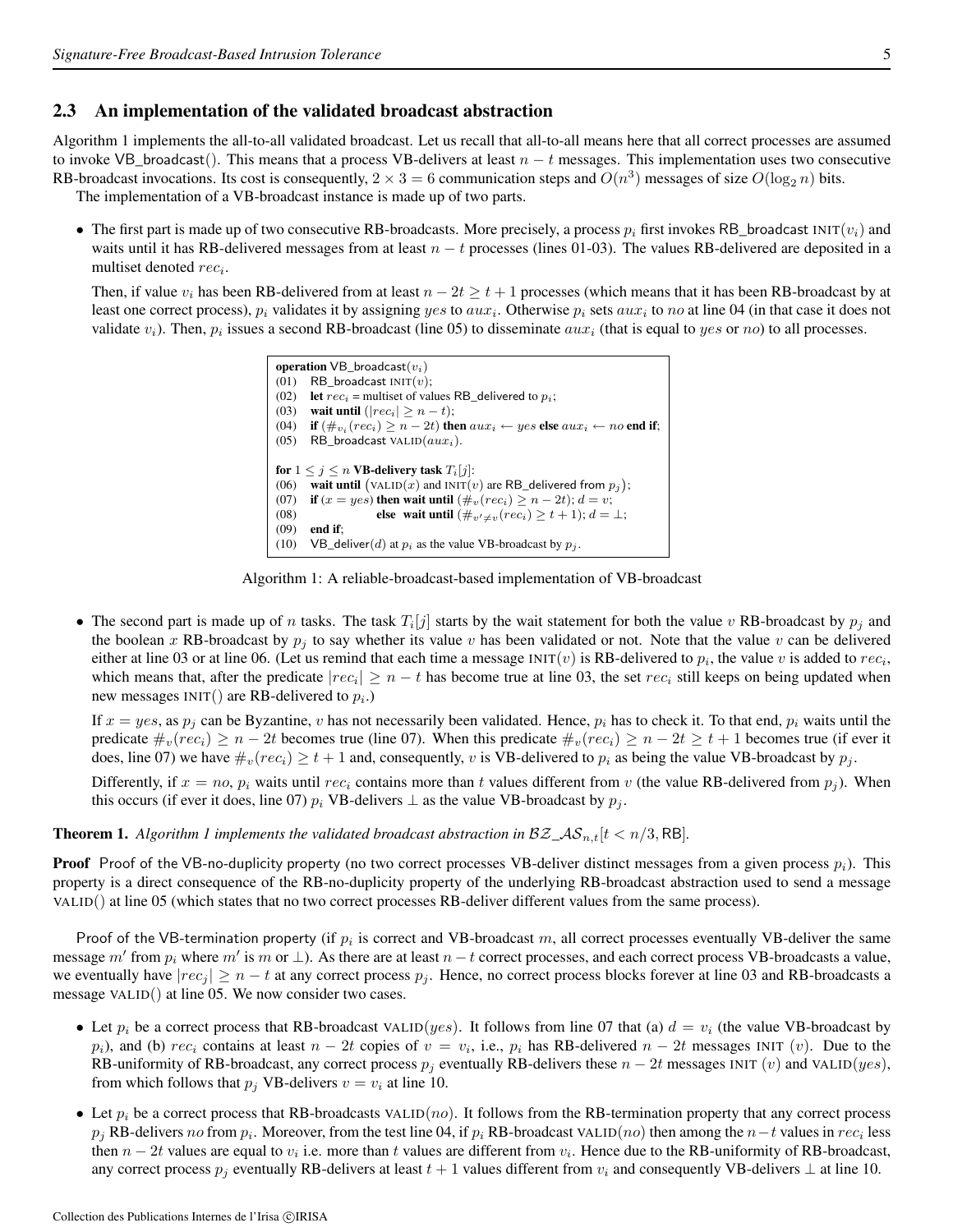Proof of the VB-uniformity property (if a correct process  $p_i$  VB-delivers a message from  $p_i$ -possibly faulty-, all correct processes eventually VB-deliver a message from  $p_i$ ). Let  $p_i$  be a correct process that VB-delivers a value d from  $p_i$ . This means that  $p_i$  has previously RB-delivered a message INIT(*v*) and a message VALID(*x*) from  $p_j$  at the latest in its delivery task  $T_i[j]$ . The proof of this property is very similar to the previous one.

It follows from the predicate at line 06 that  $p_i$  has RB-delivered (1) two messages VALID(x) and INIT(v) from  $p_i$  and (2) a set  $rec_i$  of values that satisfies some property (depending on the value of x). Due to the RB-uniformity property, any correct process  $p_i$  eventually RB-delivers the messages VALID(x) and INIT(v) RB-delivered by  $p_i$  and also a set  $rec_j = rec_i$  of values. It follows that  $p_j$  eventually RB-delivers the same value as  $p_i$ . from  $p_j$ .

Proof of the VB-validation property (if  $\perp$  is VB-delivered from  $p_i$  there is at least one correct process that does not validate the message VB-broadcast by  $p_i$ . If  $v \neq \perp$  is VB-delivered, v has been validated by at least one correct process).

If a value  $v \neq \bot$  is VB-delivered by a correct process  $p_i$  as the value VB-broadcast by  $p_j$ , this value appears at least  $n - 2t \geq t + 1$ times in  $rec_i$  which means that at least one correct process has VB-broadcast v. Similarly, if  $\bot$  is VB-delivered, at least  $t + 1$  processes have VB-broadcast values that differ from the value VB-broadcast by  $p_i$ .  $\Box_{Theorem 1}$ 

## 3 Intrusion-tolerant Byzantine consensus and the enriched model

#### 3.1 Byzantine consensus

Byzantine consensus The consensus problem has been informally stated in the Introduction. Assuming that at least each correct process proposes a value, each of them has to decide on a value in such a way that the following properties are satisfied.

- C-Termination. Every correct process eventually decides on a value.
- C-Agreement. No two correct processes decide on different values.
- C-Obligation (validity). If all correct processes propose the same value  $v$ , then  $v$  is decided.

Intrusion-tolerant Byzantine (ITB) consensus In Byzantine consensus, if not all correct processes propose the same value, any value can be decided. As indicated in the Introduction, we are interested in a stronger version of the consensus problem in which a value proposed only by faulty processes can never be decided. This consensus problem instance is defined by the termination, agreement and obligation properties stated above plus the following validity property.

• C-Non-intrusion (validity). A decided value is a value proposed by a correct process or  $\perp$ .

The fact that no value proposed only by faulty processes can be decided gives its name (namely *intrusion-tolerant*) to that consensus problem instance.

Binary consensus The consensus is *binary* when only two values (e.g., 0 and 1) can be proposed. When more than two values can be proposed, consensus is *multivalued*.

Interestingly, the fact that only two values can be proposed to a binary Byzantine consensus algorithm provides it with an interesting property, namely, if all correct processes propose the same value  $b \in \{0, 1\}$ , it follows from the obligation property that they decide b, whatever the value (b or  $b = 1 - b$ ) proposed by the faulty processes. Hence, we have the following property (that is no longer true for multivalued consensus).

Property 1. *Any binary Byzantine consensus algorithm that satisfies the obligation property, satisfies also the non-intrusion property. Moreover,*  $\perp$  *is never decided.* 

#### 3.2 Enriched model for multivalued ITB consensus

Additional power is required It is well-known that Byzantine consensus cannot be solved when  $t \leq n/3$  in synchronous systems [14, 20]. Moreover, consensus cannot be solved in asynchronous systems as soon as even only one process may crash [11], which means that Byzantine consensus cannot be solved either as soon as one process can be faulty. Said another way, additional computational power is needed if one wants to solve Byzantine consensus in an asynchronous system.

Such an additional power can be obtained by randomization (e.g., [3, 9, 13, 21, 24]), failure detectors (e.g., [13, 15]), additional synchrony assumptions (e.g., [10, 16]), or even the assumption that there is a binary consensus algorithm that is given for free by the underlying system (e.g., [6, 9, 18, 22, 25]).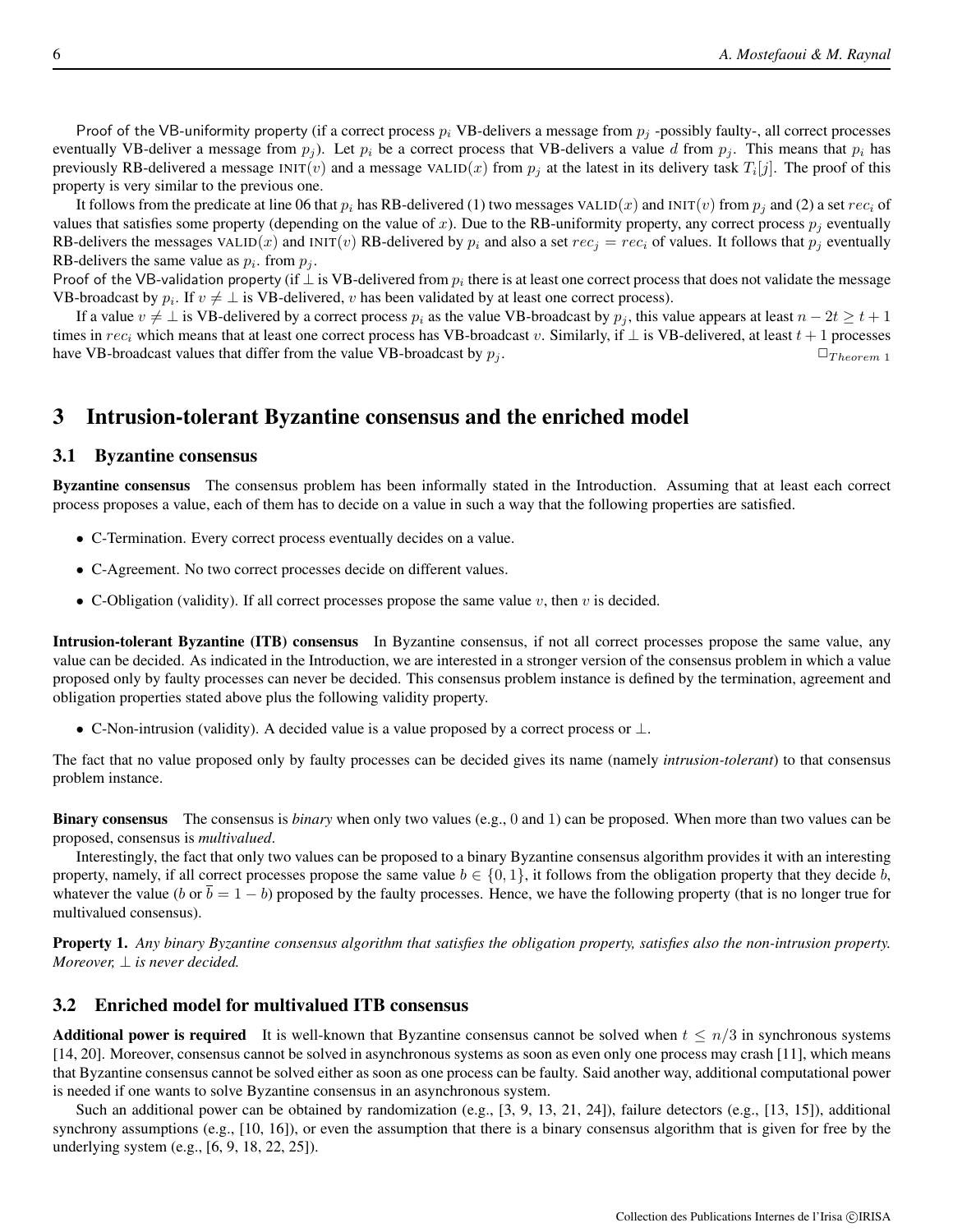Enriched model for multivalued ITB consensus In the following, BBC denotes any algorithm that solves the binary Byzantine consensus problem. (Such algorithms are described in [4, 9, 13, 24]. See also Section 7). Let  $\mathcal{BZ}_\text{A}S_{n,t}[\text{XX}, BBC]$  denote the system model  $\mathcal{BZ}\_{\mathcal{AS}_n,t}[\emptyset]$  enriched with  $BBC$  (computational power) and the broadcast abstraction XX.

As announced in the Introduction, the aim is to design a generic multivalued ITB consensus algorithm on top of  $\mathcal{BZ}_-$ AS<sub>n,t</sub> [XX, *BBC*].

## 4 A generic consensus algorithm based on the WB or NDB abstraction

This section presents a generic multivalued ITB consensus algorithm that can be instantiated with WB or NDB. It uses two rounds for each process to compute a value it proposes to the underlying binary consensus. The instantiation with WB requires  $n > 5t$ , while the one with NDB requires  $n > 4t$ .

**Principles and description of the algorithm** In Algorithm 2, a process invokes propose( $v_i$ ) where  $v_i$  is the value it proposes to the consensus. It terminates when it executes the return() statement (line 14) that supplies it with the decided value. (In order to prevent confusion, the operation of the underlying binary consensus that is built is denoted bin\_propose().)

In order to reduce the Byzantine consensus problem to its binary counterpart to benefit from  $BBC$ , the processes first exchange the values they propose. If a process sees that a value v has been proposed "enough" times, it proposes 1 to  $BBC$ , otherwise it proposes 0. Then, if 1 is decided from  $BBC$ , the correct processes decide the value v that has been proposed "enough" times, otherwise they decide  $\perp$  (lines 09-14). For this to work, two things are necessary:

- (a) A value has to appear as if it has been proposed by enough processes.
- (b) If a process  $p_i$  proposes 1 to BBC because it has seen enough copies of a value v, it must be sure that any other correct process  $p_j$  will be able to decide v even if it has proposed 0 to BBC (because it has not seen enough copies of v).

| <b>operation</b> propose $(v_i)$ |                                                                                                             |  |  |  |  |  |  |  |
|----------------------------------|-------------------------------------------------------------------------------------------------------------|--|--|--|--|--|--|--|
| (01)                             | $XX_{\text{}}$ broadcast EST $1(v_i)$ ;                                                                     |  |  |  |  |  |  |  |
| (02)                             | wait until (EST1(-) messages XX_delivered from $(n - t)$ processes);                                        |  |  |  |  |  |  |  |
| (03)                             | <b>let</b> $rec1_i$ = multiset of values $XX$ delivered and carried by EST1 messages;                       |  |  |  |  |  |  |  |
| (04)                             | if $(\exists v : \#_v (rec1_i) > n - 2t)$ then $aux_i \leftarrow v$ else $aux_i \leftarrow \perp$ end if;   |  |  |  |  |  |  |  |
| (05)                             | XX broadcast $EST2(aux_i)$ ;                                                                                |  |  |  |  |  |  |  |
| (06)                             | wait until (EST2(-) messages XX_delivered from $(n - t)$ processes);                                        |  |  |  |  |  |  |  |
| (07)                             | <b>let</b> $rec2_i$ = multiset of values $XX$ delivered and carried by EST2 messages;                       |  |  |  |  |  |  |  |
| (08)                             | if $(\exists v \neq \bot : \#_v(rec2_i) > n-2t)$ then $bp_i \leftarrow 1$ else $bp_i \leftarrow 0$ end if;  |  |  |  |  |  |  |  |
| (09)                             | if $(\exists v \neq \bot : v \in rec2_i)$ then let $v = \text{most frequent non-} \bot$ value in $rec2_i$ ; |  |  |  |  |  |  |  |
| (10)                             | $res_i \leftarrow v$                                                                                        |  |  |  |  |  |  |  |
| (11)                             | else $res_i \leftarrow \perp$                                                                               |  |  |  |  |  |  |  |
| (12)                             | end if:                                                                                                     |  |  |  |  |  |  |  |
| (13)                             | $b\_dec_i \leftarrow bin\_propose(bp_i);$<br>$%$ underlying binary consensus $%$                            |  |  |  |  |  |  |  |
| (14)                             | if $(b\_dec_i = 1)$ then return( $res_i$ ) else return( $\perp$ ) end if.                                   |  |  |  |  |  |  |  |

Algorithm 2: A generic intrusion-tolerant Byzantine consensus algorithm

These two issues are solved by two asynchronous rounds executed before invoking the underlying BBC algorithm (lines 01-12). The messages of the first round and the second round are tagged EST1 and EST2, respectively. Interestingly, we will state below two properties  $PR1$  and  $PR2$  that are the same as the properties used in [17] to solve consensus on top of an asynchronous system enriched with any of Chandra and Toueg's failure detectors [8].

It is important to remark that, at the abstraction level of the consensus algorithm, a message carries only a tag (EST1 or EST2) and a proposed value or ⊥. Hence, considering that proposed values have constant size, the size of the messages used by the algorithm is  $O(1)$  (no message is required to carry array-like data structures whose size would depend on n).

**First round** The aim of this round (lines 01-04) is to direct each process  $p_i$  to define a "new" proposed value  $aux_i$  in such a way that the values  $aux_i$  of the correct processes satisfy the following property (Lemma 1):

> $PR1 \equiv [\forall i, j \in \mathcal{C} : ((aux_i \neq \bot) \land (aux_j \neq \bot)) \Rightarrow$  $(aux_i = aux_j = v) \wedge (v \text{ has been proposed by a correct process})$ .

Hence this round replaces (for the correct processes) the set of values they propose by a non-empty set including at most two values (namely, a value v proposed by a correct process and  $\bot$ ).

From an operational point of view, this is obtained as follows. The processes first exchange (with the help of the underlying broadcast facility) the values they propose (lines 01-02). The values delivered at  $p_i$  are kept in the multiset  $rec1_i$ . Then, if there is a value v in  $rec1_i$  such that  $\#_v(rec1_i) \geq n-2t$ , v is assigned to  $aux_i$ . Otherwise  $aux_i = \bot$ .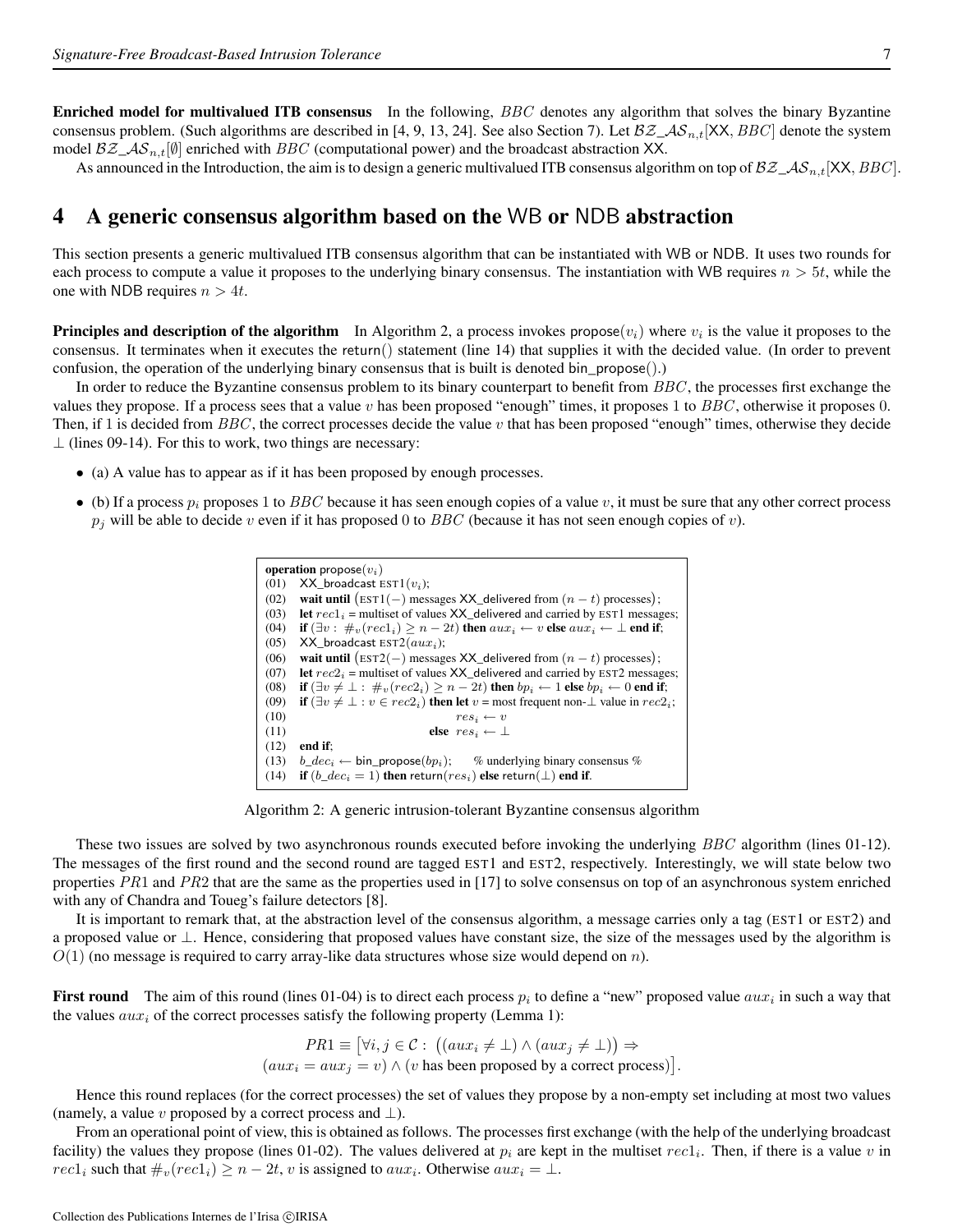Second round The aim of the second round (lines 05-12) is to establish the following property denoted PR2 (Lemma 2) in order the result of the underlying BBC algorithm can be safely exploited as described previously (lines 13-14). The local variable  $bp<sub>i</sub>$  contains the value proposed by  $p_i$  to the underlying BBC algorithm, and  $res_j$  contains the non- $\perp$  value that any correct process  $p_j$  will decide if ⊥ is not decided.

$$
PR2 \equiv \left[ (\exists i \in C : bp_i = 1) \Rightarrow (\forall j \in C : res_j = res_i = v \neq \bot) \right].
$$

Operationally, this is obtained as follows. With the help of the underlying broadcast abstraction the correct processes exchange the values of their  $aux_i$  variables. The values delivered at  $p_i$  are saved in the multiset  $rec2_i$ . (This multiset contains  $n-t$  values, and, due to PR1, those can be  $\perp$ , a non- $\perp$  value v proposed by a correct process, and at most t arbitrary values sent by faulty processes.)

If there is a non- $\perp$  value v such that  $\#_v(rec2_i) \geq n-2t$ ,  $p_i$  proposes  $bp_i = 1$  to the binary consensus. Otherwise,  $p_i$  has not seen enough copies of a value  $v \neq \perp$  and consequently proposes  $bp_i = 0$ . In all cases,  $p_i$  defines  $res_i$  as the most frequent non- $\perp$  value it has received. As the proof of Lemma 2 will show, if a correct process  $p_i$  invokes bin\_propose(1), all correct processes will have the same non- $\perp$  value in their  $res_j$  variables.

#### 4.1 Proof of the algorithm

Let us recall that C denotes the set of processes that are correct in the considered execution.

**Lemma 1.** PR1 *holds in both system models*  $BZ \text{A}S_{n,t}[t \text{ } < n/5, \text{WB}]$  *and*  $BZ \text{A}S_{n,t}[t \text{ } < n/4, \text{NDB}]$ .

**Proof** Let  $p_i$  and  $p_j$  be two correct processes such that  $aux_i = v \neq \perp$ . We consider separately each case stated in the lemma assumption.

• Case 1:  $t < n/5$  and the correct processes use the broadcast abstraction WB.

As  $aux_i = v \neq \bot$ , it follows that  $\#_v(rec1_i) \geq n - 2t$  (line 04). Hence, due to the WB abstraction, among the  $n - t$  messages it has WB-delivered (from different processes), at least  $n - 2t$  are  $\text{EST1}(v)$ . As at most t processes are faulty, it follows that at least  $n - 3t$  correct processes have broadcast a message EST1(v). It then follows from  $n > 5t$  that, among the  $n - t$  messages it has WB-delivered (from different processes),  $p_j$  has WB-delivered at least  $n - 4t$  messages EST1(v) from correct processes, i.e.,  $p_j$  has WB-delivered at least  $t + 1$  messages EST1(v). On another side, as  $p_j$  assigns w to  $aux_j$ , it has WB-delivered  $n - 2t$ messages  $EST1(w)$  (from different processes).

Hence, among the  $n-t$  messages that  $p_j$  has WB-delivered,  $(i)$ :  $n-2t$  are from different processes and carry w, and  $(ii)$ : at least t + 1 are from different correct processes and carry v. As  $(n - 2t) + (t + 1) > n - t$ , it follows that there is a correct process  $p_x$ that WB-broadcast  $\text{EST1}(w)$  and  $\text{EST1}(v)$ , but as it is correct it WB-broadcast a single message and we consequently have  $v = w$ .

Finally, the proof that v has been proposed by a correct process follows from the observation that v has been sent by at least  $n - 3t > t$  correct processes.

• Case 2:  $t < n/4$  and the correct processes use the broadcast abstraction NDB.

In that case,  $p_i$  has NDB-delivered at least  $n-2t$  messages EST1(v), from different processes, and  $p_i$  has NDB-delivered at least  $n-2t$  messages EST1(w) from different processes. As  $n > 4t$ , it follows that there is a process  $p_x$  such that  $p_i$  has NDB-delivered EST1(v) from  $p_x$  and  $p_j$  has NDB-delivered EST1(w) from  $p_x$ . If  $p_x$  is correct, this is impossible (NDB-termination property). If  $p_x$  is faulty, this is also impossible due to the NDB-no-duplicity property (if a correct process NDB-delivers a value from a faulty process  $p_x$ , any other correct process either NDB-delivers the same value from  $p_x$  or does not NDB-deliver a message from  $p_x$ ). It follows that we have  $v = w$ .

Finally, similarly to the previous case, the proof that v has been proposed by a correct process follows from the observation that v has been NDB-broadcast by at least  $n - 2t > t$  correct processes.

 $\square_{Lemma \ 1}$ 

**Lemma 2.** PR2 holds in both system models  $BZ \sim A S_{n,t} [t \le n/5, WB]$  and  $BZ \sim A S_{n,t} [t \le n/4, NDB]$ .

**Proof** Let  $p_i$  be a process such that  $bp_i = 1$ . It follows from lines 06-08 that the multiset rec2<sub>i</sub> contains  $n - t$  values (including  $\perp$ ). From line 08 we also have  $(bp_i = 1) \Rightarrow (\exists v \neq \bot : \#_v(rec2_i) \ge n - 2t)$ , from which we conclude that  $p_i$  has delivered at least  $n - 2t$ messages EST2(v). Moreover, due to Lemma 1, the values sent by correct processes are only v or  $\perp$ . Let us consider separately each case stated in the lemma assumption.

• Case 1:  $t < n/5$  and the correct processes use the broadcast abstraction WB.

As there are at most t faulty processes, at most t messages  $EST2(v)$  WB-delivered by  $p_i$  are from faulty processes. Consequently, at least  $n-3t$  correct processes have WB-broadcast EST2(v) to  $p_j$ . As  $p_j$  waits for  $n-t$  messages, it can miss at most t messages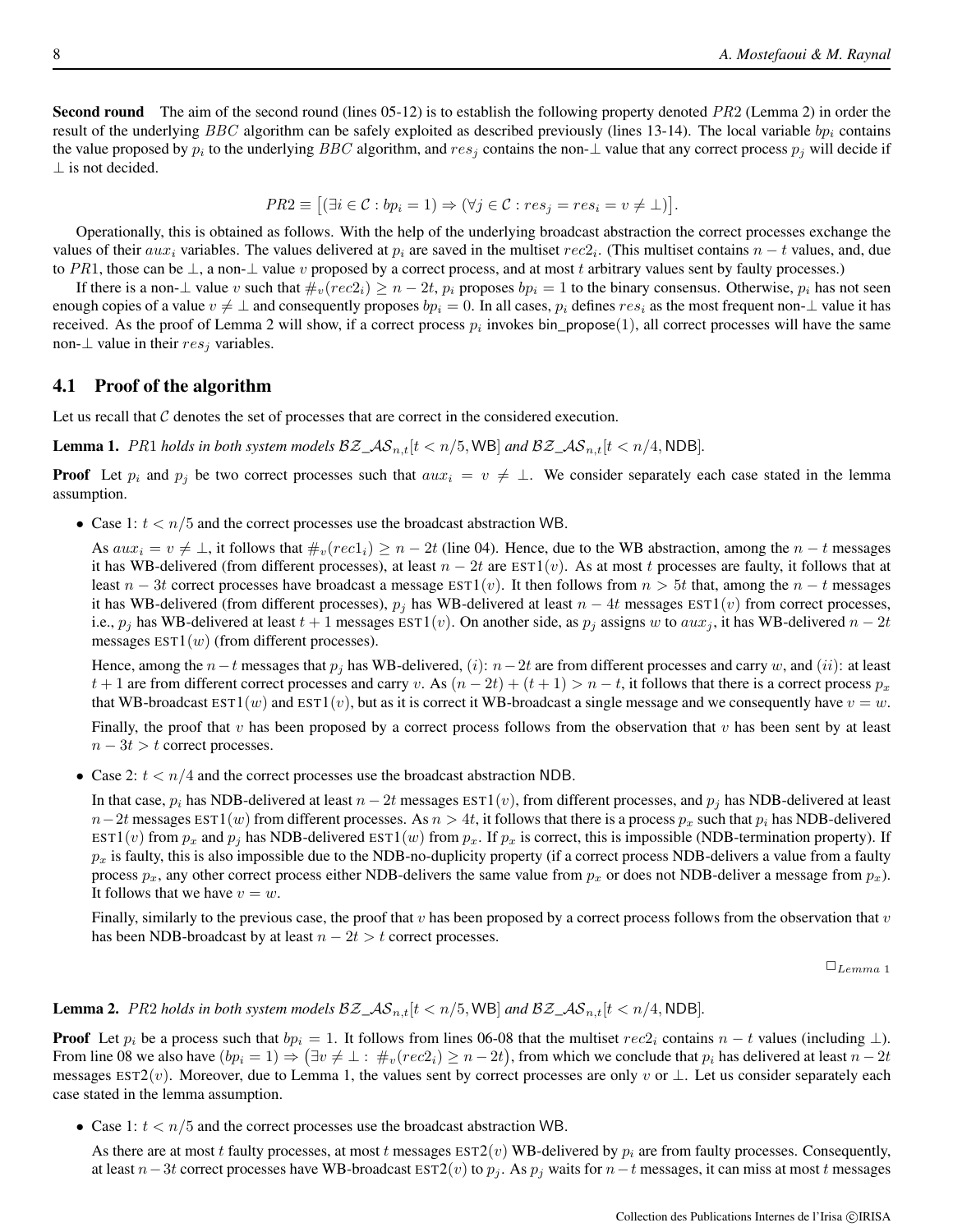EST2(v) from correct processes (this is because, in the worst case, the t messages missed by  $p_i$  are from correct processes that WB-broadcast EST2(v)). Consequently,  $p_j$  WB-delivers at least  $n - 4t$  messages EST2(v) from correct processes. As  $n > 5t$ , we have  $\#_v(rec2_j) \ge n - 4t > t$ . Let us finally notice that, as at most t processes are faulty,  $p_j$  WB-delivers at most t messages EST2(−) carrying values different from v and  $\bot$ . Hence,  $\forall w \neq \bot$  we have  $\#_v(rec2_j) > t \geq \#_w(rec2_j)$ , which proves the lemma.

• Case 2:  $t < n/4$  and the correct processes use the broadcast abstraction NDB.

In that case, due to the NDB broadcast, no two correct processes can NDB-deliver different values from the same faulty process. The worst case is then when (a) t processes are faulty and NDB-broadcast the same value  $w \notin \{v, \perp\}$ , and (b)  $p_j$  NDB-delivers these t messages EST2(w). We trivially have  $t \geq \#_w(rec2_i)$ . On another side, as  $\#_v(rec2_i) \geq n-2t > 2t$ , and  $p_j$  misses at most t messages  $\text{EST2}(v)$ , we have  $\#_v(rec2_i) > t$ . Hence, we have  $\#_v(rec2_i) > t \geq \#_w(rec2_i)$ , which concludes the proof of the lemma.

 $\square_{Lemma \ 2}$ 

Theorem 2. *Algorithm 2 solves the multivalued consensus problem (as defined by the C-termination, C-agreement, C-obligation and C*-non-intrusion properties) in both  $BZ\_AS_{n,t}[t < n/5$ , WB,  $BBC$  and  $BZ\_AS_{n,t}[t < n/4$ , NDB, BBC].

Proof Proof of the C-termination property (every correct process decides). As at most t processes are faulty, no correct process blocks forever at line 02 or line 06. Finally, due to the termination property of the underlying binary consensus algorithm BBC, every correct process decides.

Proof of the C-agreement property (no two correct processes decide differently). If BBC returns 0, all correct processes decide  $\perp$ , and C-agreement trivially follows. Hence, let us consider that BBC returns 1. It then follows from Property 1 of the underlying BBC that there is a correct process  $p_i$  such that  $bp_i = 1$ . Hence, due to Lemma 2, any correct process  $p_j$  is such that  $res_j = v$ , and all correct processes decide v.

Proof of the C-obligation property (if all correct processes propose the same value, that value is decided). Let us assume that all correct processes propose value v. Let  $p_i$  be any correct process. We then have  $\#_v(rec1_i) \ge n-2t$  at each correct process  $p_i$ , and consequently each of the (at least)  $n - t$  correct process sends EST2(v) (line 05). So, each correct process delivers at least  $n - 2t$  of these messages and we have  $\#_v(rec2_i) \geq n-2t$ . Hence, any correct  $p_i$  is such that  $bp_i = 1$  and sets  $res_i$  to v. Due to the obligation property of the underlying binary consensus, value 1 is decided, and consequently all correct processes decide v.

Proof of the C-non-intrusion property (a non- $\perp$  value proposed only by faulty processes cannot be decided). If a non- $\perp$  value is decided, it follows from Property 1 of the underlying BBC that a correct process  $p_i$  has proposed 1. Hence, we have  $bp_i = 1$ , and consequently  $\#_v(rec2_i) \geq n-2t$ . As there are at most t faulty processes, it follows that correct processes have broadcast  $\text{EST2}(v)$ , which in turn implies that  $n - 2t$  processes have broadcast EST1(v), i.e., at least  $n - 3t$  processes have broadcast EST1(v), from which we finally conclude that v has been proposed by correct processes.  $\Box_{Theorem 2}$ 

## 5 A consensus algorithm based on the validated broadcast abstraction

This section presents an intrusion-free Byzantine consensus algorithm based on validated broadcast. This algorithm requires  $t < n/3$ and has consequently an optimal resilience. It requires a single round (instead of 2 as in Figure 2) but, as it uses a validated broadcast, this round requires four communication steps.

In Algorithm 3, after having VB-broadcast its value, a process  $p_i$  waits for EST() messages from  $n - t$  processes and deposits the corresponding values in the multiset  $rec_i$ . Then,  $p_i$  checks if (in addition to  $\perp$ ) it has VB-delivered exactly one non- $\perp$  value v and that value has been VB-broadcast by at least  $n - 2t$  processes (line 04). If there is such a value,  $p_i$  proposes 1 to the underlying binary consensus, otherwise it proposes 0 (line 05).

Finally,  $p_i$  decides  $\perp$  if the underlying binary consensus returns 0 (lines 08 and 11). Differently, if 1 is returned,  $p_i$  waits until it has VB-delivered  $n-2t$  EST() carrying the very same value v (line 09) and then decides that value (line 10). Let us notice that, among these  $n - 2t$  messages, some have been already VB-delivered at line 02. The important point is (as shown in the proof) that the net effect of (a) the validated broadcast, (b) the predicate used at line 04, and (c) the predicate used in the wait statement at line 09, ensures that if a correct process invokes bin\_propose(1), then all correct processes eventually VB-deliver  $n - 2t$  times the very same value v and decide it.

Theorem 3. *Algorithm 3 solves the multivalued consensus problem (defined by the C-termination, C-agreement, C-obligation and C-non-intrusion properties) in*  $BZ\_AS_{n,t}[t < n/3, \text{VB}, BBC]$ .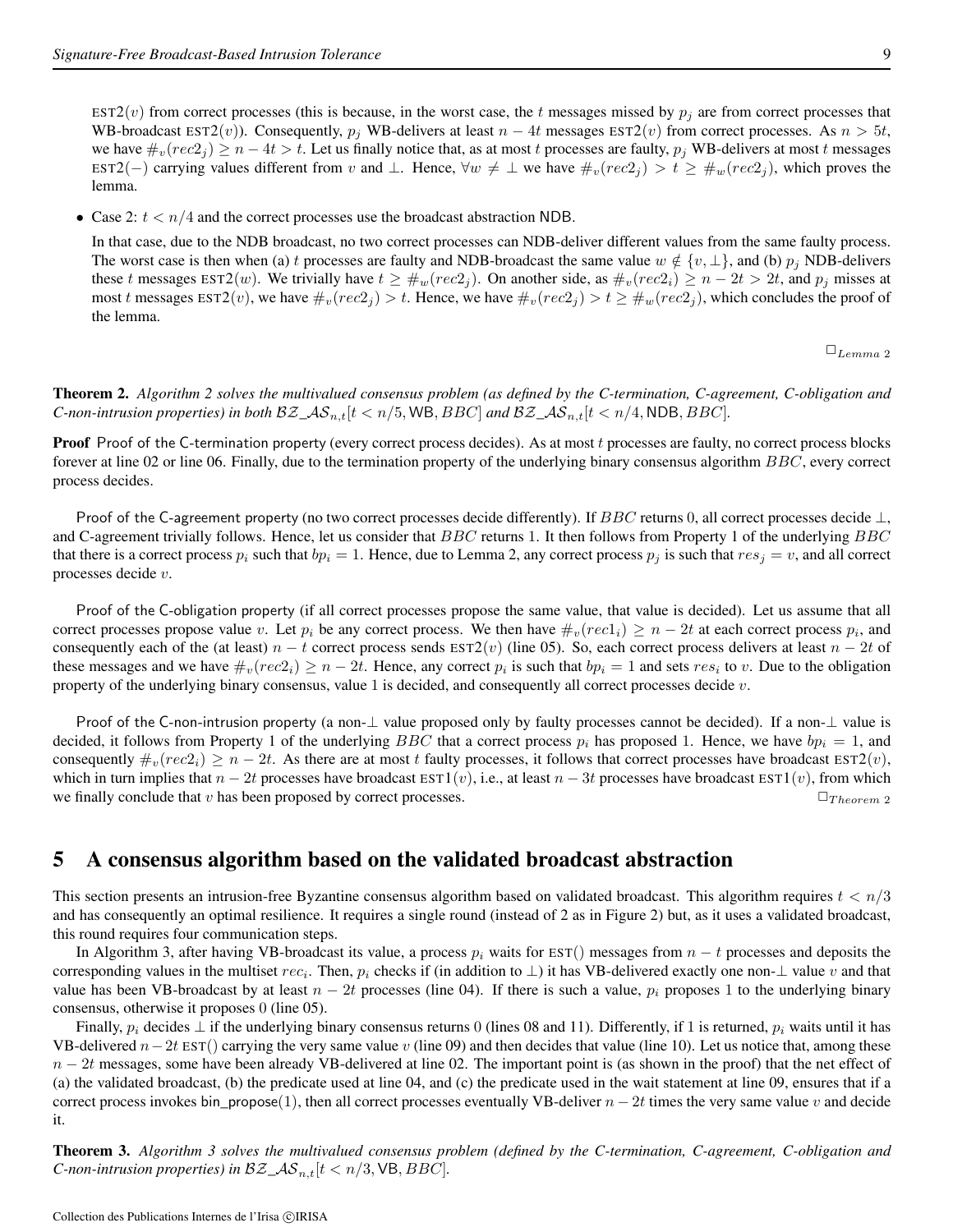```
operation propose(v_i)(01) VB_broadcast EST1(v_i);
(02) wait until (EST(-) messages VB_delivered from (n - t) processes);
(03) let rec_i = multiset of the values v such that EST(v) is VB_delivered to p_i;
(04) if (\exists v \neq \bot : \#_v(rec_i) \geq n - 2t) \wedge (rec2_i) contains a single non-\bot value)
(05) then bp_i \leftarrow 1 else bp_i \leftarrow 0(06) end if;
(07) b\_dec_i \leftarrow bin\_propose(bp_i); % underlying binary consensus % (08) if (b \ dec_i = 1)if (b\_dec_i = 1)(09) then wait until (\exists v \neq \bot \text{ such that } \text{EST}(v) \text{ VB\_delivered from } (n - 2t) \text{ processes});(10) return(v)(11) else return(\perp)
(12) end if.
```
Algorithm 3: A validated-broadcast-based intrusion-tolerant Byzantine consensus algorithm

Proof Proof of the C-termination property (every correct process decides). If the underlying binary consensus returns 0, termination is trivial. Hence, let us consider that 1 is returned. Due to Property 1, there is a correct process  $p_i$  such that  $bp_i = 1$ , which in turn implies that, at line 02,  $p_i$  has received at least  $n - 2t$  messages  $EST(v)$ . Due to the VB-no-duplicity and VB-uniformity properties of the VB abstraction, any correct process eventually VB-delivers these  $n - 2t$  messages  $\text{EST}(v)$ . Hence, no correct process  $p_i$  blocks forever at line 09, which concludes the proof of the termination property.

Proof of the C-agreement property (no two correct processes decide differently). The proof is similar to the previous one. If the underlying binary consensus returns 0, agreement is trivial. If 1 is returned, it follows from  $n - 2t > t$ , that the value v the processes are waiting for at line 09 is unique, which completes the proof of the agreement property.

Proof of the C-obligation property (if all correct processes propose the same value, that value is decided). If all correct processes propose the same value  $v$ , it follows from the VB-validation property that  $v$  is necessarily validated, and from the other properties that they all VB-deliver at least  $n - 2t$  messages  $EST(v)$ . Moreover, as  $n - 2t > t$ , v is unique. Due to VB-validation property, a value VB-broadcast only by faulty processes cannot be validated and consequently no correct process can VB-deliver it. This means that only v,  $\perp$  or nothing at all can be VB-delivered from a faulty process. It follows that, at each correct process  $p_i$ , the predicate of line 04 is satisfied and  $p_i$  proposes  $bp_i = 1$ . Due to the C-Obligation property of the binary consensus, they all decide 1 and consequently decide the same proposed value  $v$ .

Proof of the C-non-intrusion property (a non- $\perp$  value proposed only by faulty processes cannot be decided). If a value w is proposed only by faulty processes, due to the VB-validation property, no correct process  $p_i$  VB-delivers it. If the binary consensus returns 0,  $w$  is not decided. If binary consensus returns 1, we have seen in the proof of the C-agreement property that the processes decide a value v such that at least  $n-2t$  messages  $\text{EST}(v)$  have been VB-delivered, from which we conclude that w cannot be decided.  $\Box_{Theorem 3}$ 

## 6 Discussion

An interesting property of the previous ITB consensus algorithms Let  $v$  be the most proposed value (it is possible that several values are equally most proposed, in that case any of them is chosen), and let  $\#_v$  be the number of processes that propose it. The previous algorithms have the following noteworthy property. (This follows from Lemma 1, Lemma 2 and Theorem 2 for the instances obtained from the generic Algorithm 2, and from Theorem 3 for Algorithm 3 based on a validated broadcast.)

- If  $\#_v \ge n t$ , then v is always decided by the correct processes (let us observe that, in that case, there is a single most proposed value).
- If  $\#_v < n 2t$ , then  $\perp$  is always decided by the correct processes.
- If  $n-2t \leq \#_v < n-t$ , then which value (v or  $\perp$ ) is decided by the correct processes depends on the behavior of the Byzantine processes.

Let us consider an omniscient observer that would know which are the proposed values In the first and the second cases, this omniscient observer can compute the result in a deterministic way. Differently, in the last case it cannot. The value that is decided depends actually on the behavior of Byzantine processes (that can favor the most proposed value, or entail a  $\perp$  decision). These different possibilities are depicted on Figure 1. Of course, a value proposed only by Byzantine processes is necessarily proposed by less then  $n - 2t$  processes as  $n > 3t$  and hence cannot be the decision value.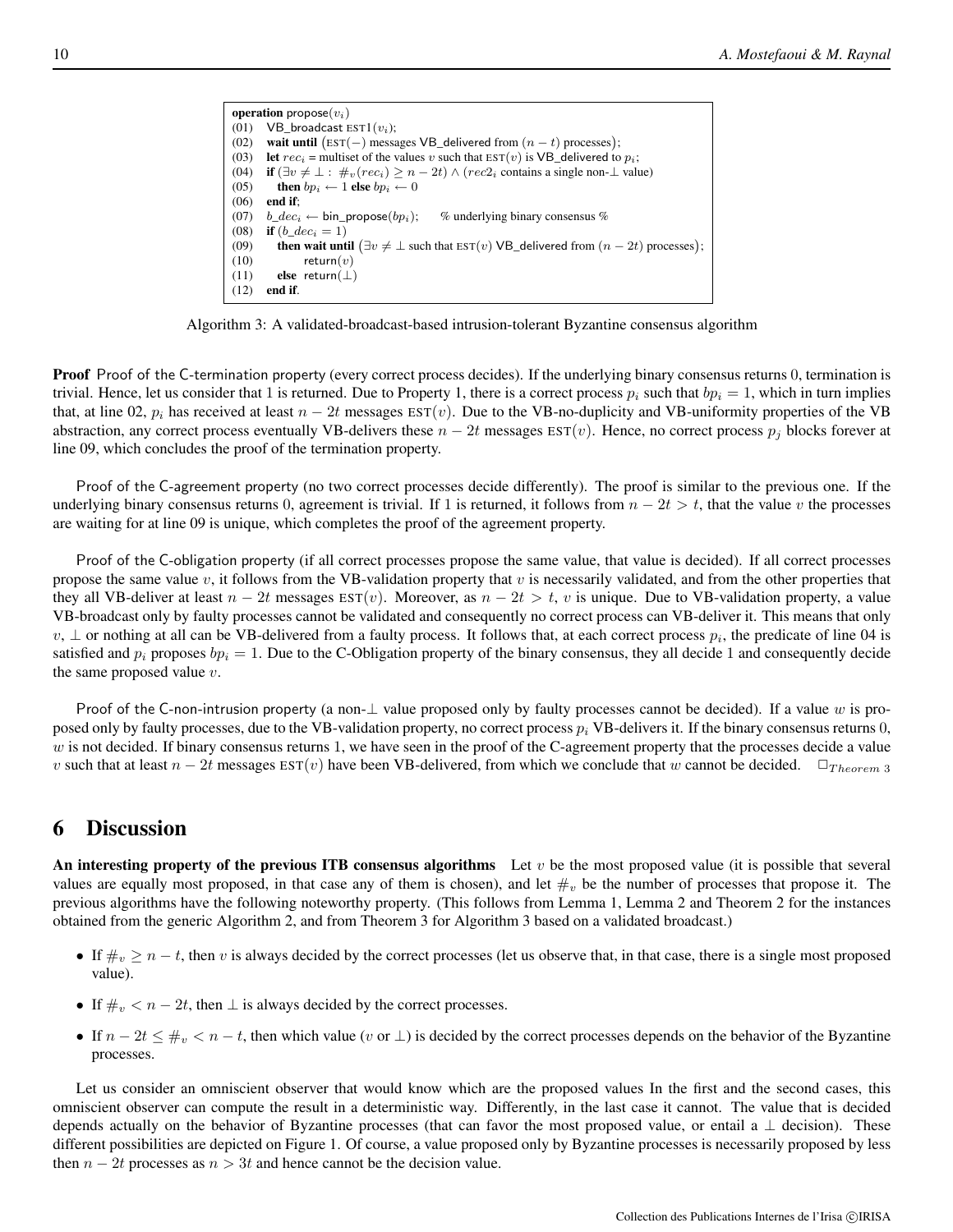

Figure 1: Deterministic vs non-deterministic scenarios

Comparing the previous signature-free multivalued ITB algorithms Table 2 presents a summary of the cost and the constraint on t associated with the previous signature-free multivalued ITB consensus algorithms. As they can all use the same underlying  $BCC$ algorithm, the comparison does not take it into account.

It is easy to see that, due the weaker constraint on t, Algorithm 3 instantiated with VB outperforms Algorithm 1 instantiated with NDB. On another side, in a system where the number of Byzantine processes remains small, Algorithm 1 instantiated with WB is the most efficient.

| Consensus algorithm  | $\#$ communication | message size          | $#$ msgs              | constraint   |
|----------------------|--------------------|-----------------------|-----------------------|--------------|
| instantiated with    | steps              | at send/receive level | at send/receive level | $\alpha$ n t |
| Algorithm 1 with WB  | $2 \times 1 = 2$   | constant              | $O(n^{2})$            | n > 5t       |
| Algorithm 1 with NDB | $2 \times 2 = 4$   | $\log_2 n$            | $O(n^3)$              | n > 4t       |
| Algorithm 3 with VB  | $1 \times 6 = 6$   | $\log_2 n$            | $O(n^3)$              | n > 3t       |

Table 2: Cost of the ITB consensus algorithms

## 7 A randomized VB-based Byzantine binary consensus algorithm

This section presents a randomized Byzantine binary consensus algorithm (that can be used as the underlying BBC algorithm). The additional power needed to solve consensus is given here by random coins. In addition to being optimal from a resilience point of view  $(t < n/3)$ , this algorithm has two noteworthy features:

- It is based on the validated broadcast abstraction, and
- Each round requires 6 communication steps (a single VB-broadcast instance).

When looking at Byzantine consensus algorithms that are optimal from a resilience point of view (i.e., algorithms able to cope with up to  $|(n - 1)/3|$  faulty processes), the best consensus algorithm we are aware of has rounds made up of three communication steps [7]. Moreover, this algorithm is based on signatures (public key cryptography). As far as signature-free algorithms are concerned, the best resilience-optimal algorithm, that uses control information whose size is only  $O(\log_2 n)$  we are aware of, is the one described in [24, 23], which requires five communication steps per round. Algorithm 4 that is presented in this section is signature-free and requires six communication steps per round. The fifth step in [23] is necessary to ensure errorless termination as explained in the original paper [24].

#### 7.1 Randomized model

The asynchronous system is equipped with a *common coin* as defined by Rabin [21] and improved in [7] in order to get rid of the trusted dealer. Such an oracle is denoted CC, hence the system model is  $\mathcal{BZ}_A\mathcal{S}_{n,t}[t < n/3, CC]$ . A common coin can be seen as a global entity that delivers a sequence of random bits  $b_1, b_2, \ldots, b_r, \ldots$  to processes (each bit  $b_r$  has the value 0 or 1, with probability 1/2).

More precisely, this oracle provides the processes with a primitive denoted random() that returns a bit each time it is called by a process. In addition to being random, this bit has the following global property: the rth invocation of random() by any correct process  $p_i$  returns it the bit  $b_r$ . This means the same random bit  $b_r$  is returned to each correct process as the result of its rth invocation of random(). It is important to notice that the network has no access to the common coin, which corresponds to the *oblivious scheduler* model [2]. (The reader interested in the implementation of a common coin can consult [2, 7].)

On randomized consensus When using additional computing power provided by random coins, the consensus termination property can no longer be deterministic. The *Randomized Consensus* problem is defined by C-validity (Obligation), C-agreement plus the following termination property. [3, 21]: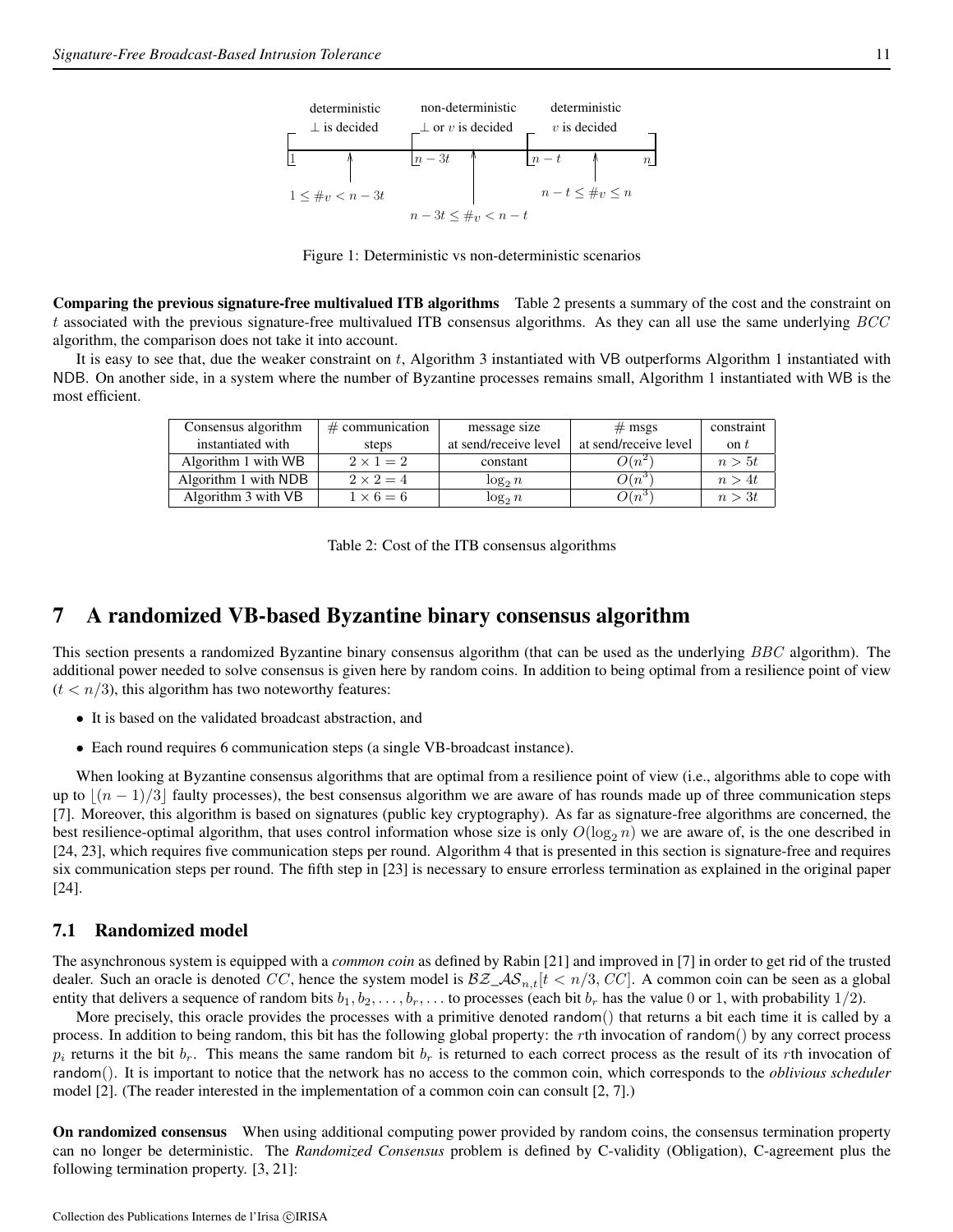• Proba-C-Termination: Every correct process decides with probability 1.

#### 7.2 The algorithm

**Underlying principles and description of the algorithm** In Algorithm 4, a process  $p_i$  invokes the function bin\_propose $(v_i)$  where  $v_i$ is the value it proposes. It decides when it executes the statement  $\text{dec}(v)$  (line 07). The design of Algorithm 4 is close to an algorithm we have proposed in [13]. Its fundamental difference is that it is resilience-optimal  $(t < n/3)$ , while the one described in [13] requires  $t < n/5$ .

The local variable  $est_i$  of process  $p_i$  keeps its current estimate of the decision value (initially,  $est_i = v_i$ ). The processes proceed by consecutive asynchronous rounds. Thus, the pair  $(r_i, est_i)$  of a correct process  $p_i$  describes its current state  $(r_i$  is  $p_i$ 's current round number). The first part of Algorithm 4 consists of lines 01-04 that describes the communication of the current round. The second part, made up of lines 05-10, defines the management of the local estimate  $est_i$  and the decision rule. More precisely, we have the following.

- At every round  $r_i$ , each correct process  $p_i$  VB-broadcasts  $EST(r_i, est_i)$ , and waits until it has VB-delivered  $EST(r_i, -)$  from at least  $n - t$  processes (lines 02-04).
- In the second part,  $p_i$  first computes the random number s associated with the current round  $r_i$  (line 05). Then,  $p_i$  checks if it has received a non-⊥ value v from at least  $n-2t$  different processes, and v is the only non-⊥ value in  $rec_i$  (predicate at line 06). If this predicate holds,  $p_i$  adopts v as new estimate (line 07) and decides the random value s if  $v = s$  (line 08). If the predicate is false,  $p_i$  updates its estimate  $est_i$  to the random value s. In all cases,  $p_i$  starts a new asynchronous round.

The statement decide() allows the invoking process to decide but does not stop its execution. Hence, a process executes rounds forever. This facilitates the description of the algorithm. Using techniques such as the one developed in [13] allows a process to both decide and stop.

Remark It is possible to add the following test after line 04:

if  $(\exists v : \#_v(rec_i) \geq n-t)$  then decide $(v)$  end if

This allows the algorithm to always terminate in a single round whatever the value of the common coin when all correct processes propose the same value and no process exhibits a Byzantine behavior. This scenario is very likely to happen in actual executions.

```
operation bin_propose(v_i)est_i \leftarrow v_i; r_i \leftarrow 0;repeat forever
(01) r_i \leftarrow r_i + 1;<br>(02) VB_broadcas
        VB_broadcast EST(r_i, est_i);(03) let rec_i = multiset of values est such that EST(r_i, est) has been VB_delivered to p_i;
(04) wait until (|rec_i| \ge n - t);
(05) s_i \leftarrow \text{random}<br>(06) if (\exists v \neq \bot : \#_v)if (\exists v \neq \bot : \#_v(rec_i) \geq n - 2t) ∧ (rec<sub>i</sub> contains a single non-\bot value)
(07) then est_i \leftarrow v;(08) if (v = s) \land (p_i has not yet decided) then decide(s) end if (09) else est_i \leftarrow s(09) else est_i \leftarrow s<br>(10) end if
         end if
end repeat.
```
Algorithm 4: A binary Byzantine consensus algorithm based on VB-broadcast

## 8 Proof

**Lemma 3.** Let  $n > 3t$ . Consider the situation where, at the beginning of a round r, all correct processes  $p_i$  have the same estimate *value* v*. The correct processes will never change their estimates, thereafter.*

**Proof** As all correct processes VB-broadcast the same value v at the beginning of round r (line 02), it follows from the VB-validity property of the VB-broadcast, that  $v$  is validated by all correct processes. Hence, the only values that can be VB-delivered by a process are v and  $\perp$ .

Moreover, by the VB-validity and the VB-termination properties, all correct processes eventually VB-deliver  $v$  at least from all correct processes. Each correct process  $p_i$  will VB-deliver at least  $n-2t$  values v as  $p_i$  waits for  $n-t$  messages (line 04), among which at most t are VB-broadcast by Byzantine processes. Let us remark that, due to the VB-validation property, a value  $w \neq v$  VB-broadcast by Byzantine process  $p_j$  cannot be validated, and consequently  $\perp$  or no value at all is VB-delivered from  $p_j$ .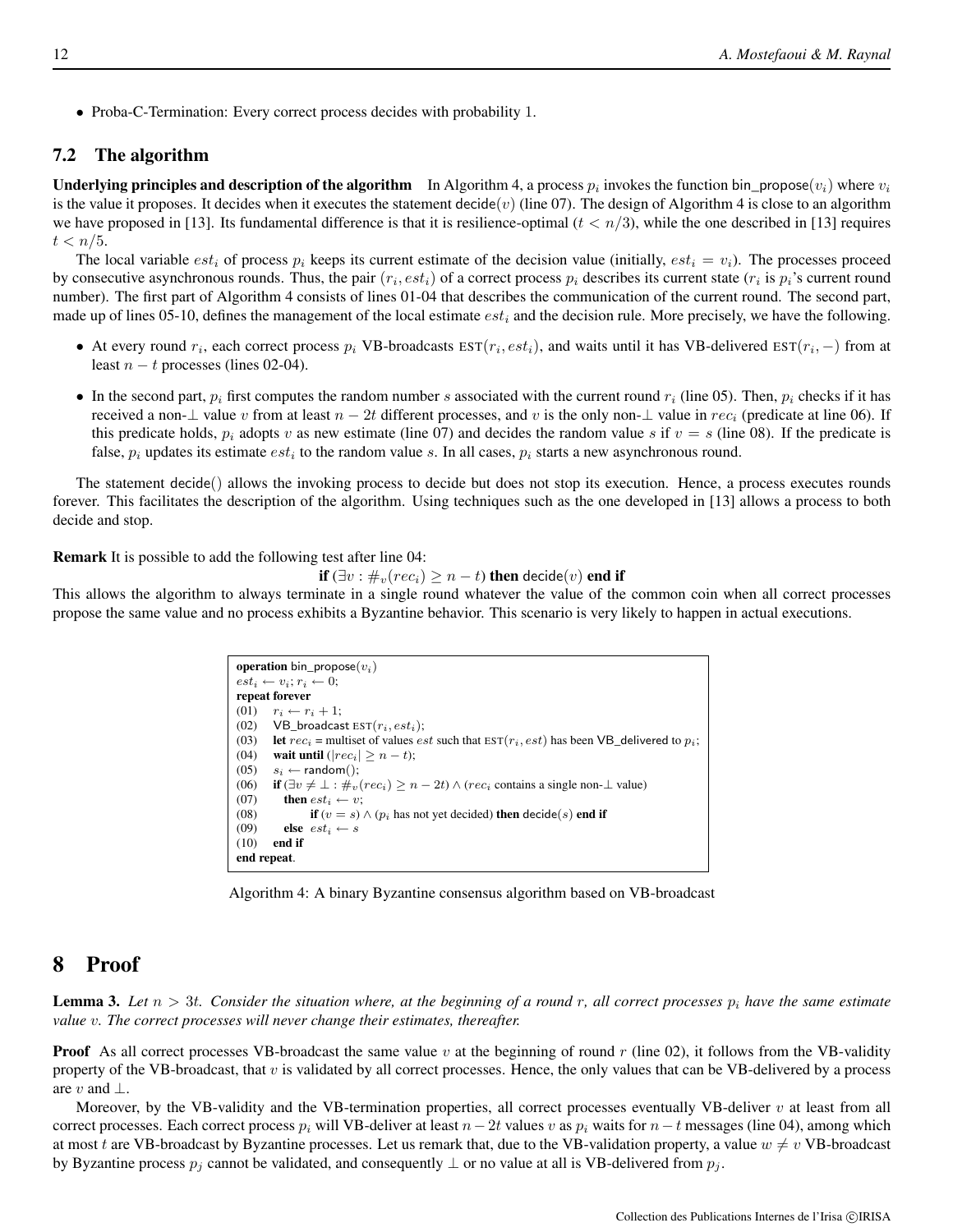It follows that the predicate of line 06 is satisfied, and consequently  $p_i$  sets  $est_i$  to v (line 07), which concludes the proof of the lemma.  $\Box$   $\Box$   $L_{emma}$  3

Let  $COND(v, i)$  be the predicate that process  $p_i$  tests at line 06.

**Lemma 4.** Let  $n > 3t$ . If two correct processes  $p_i$  and  $p_j$  are such that both  $COND(v, i)$  and  $COND(w, j)$  hold at round r, then  $v = w$ .

Proof By the VB-uniformity property of VB-broadcast, no two correct processes VB-deliver different values from the same process. Hence, if  $COND(v, i)$  holds for some process  $p_i$ , no other correct process  $p_j$  can VB-deliver a value  $w \neq v$  from the same set of processes. Consequently, if  $p_i$  VB-delivers a value  $w \neq v$ , then the number of occurrences of w is necessarily at most  $t < n - 2t$ , and consequently  $COND(w, j)$  cannot be satisfied.  $\Box$ 

**Lemma 5.** [C-validity (Obligation)] Let  $n > 3t$ . If all correct processes propose the same value v, then no value  $v' \neq v$  can be decided.

**Proof** This lemma is an immediate consequence of Lemma 3, when we consider  $r = 1$ . As all estimates of correct processes remain equal to v, it follows from line 08 that no value  $v' \neq v$  can be returned by a correct process.  $\Box_{Lemma \, 5}$ 

#### Lemma 6. [C*-*agreement] *No two correct processes decide different values.*

**Proof** Let r be the first round during which correct processes decide. If two processes  $p_i$  and  $p_j$  decide at line 08 of round r, they decide the value s computed by the common coin for that round. Moreover, before deciding during round  $r$  a process previously updated its estimate to value s. Hence, all processes that decide during round  $r$  have their estimates equal to  $s$ . Let us also notice that, if two processes  $p_i$  and  $p_j$  are such that both  $COND(v, i)$  and  $COND(w, j)$  hold, by Lemma 4 we have  $v = w$ , which means that they decide the same value.

Let us now consider a correct process  $p_k$  such that  $COND(v', k)$  does not hold during round r. It follows from line 08 that  $p_k$ updates its estimate to s. Hence, all correct processes start round  $r + 1$  with their estimates equal to s. It then follows from Lemma 4 that they keep always the same value from round  $r+1$ . As a decided value is an estimate value, only value v can be decided.  $\Box_{Lemma \, 6}$ 

#### Lemma 7. [Proba*-*C*-*termination] *Each correct process decides with probability* 1*.*

**Proof** No correct process remains blocked forever during a round r. This follows from the fact that, at every round, a correct process  $p_i$  waits for the VB-delivery of a message  $\text{EST}(r, -)$  from  $n - t$  distinct processes, and at every round each correct VB-broadcasts such a message that (due to the VB-termination property) entails a corresponding VB-delivery at each correct process.

Claim. With probability 1, there is a round  $r$  at the end of which all correct processes have the same estimate value. End of the claim.

Assuming the claim holds, it follows from Lemma 3 that all the correct processes  $p_i$  keep their estimate value  $est_i = v$  and consequently the predicate  $COND(v, i)$  (line 06) is true at every round. Due to common coin CC, it follows that, with probability 1, there is eventually a round in which the random() outputs  $v$ . Then, the condition of line 08 evaluates to true, and all correct processes decide.

Proof of the claim. We need to prove that, with probability 1, there is a round at the end of which all correct processes have the same estimate value. Let us consider a round r.

- Observe that if all correct processes execute line 09 then, at the end of  $r$ , they all adopt the same value (defined by the common coin) by the end of  $r$ . The claim directly follows.
- If all the correct processes execute line 07, due to Lemma 4 they adopt the same value  $v$  as their estimate, and the claim follows.
- The third case is when some correct processes execute line  $07$  and (by Lemma 4) adopt the same value  $v$ , while others execute line 09 and adopt the same value s.

Due to the properties of the common coin, the value it computes at a given round is independent from the values it computes at the other rounds (and also from the Byzantine behavior and the network scheduler). Thus, s is equal to v with probability  $p = 1/2$ . Let  $P(r)$  be the following probability (where  $var^r$  is the value of var at round r):  $P(r) = \text{Probability}[\exists r' : r' \le r : v^{r'} = s^{r'}].$ We have  $P(r) = p + (1 - p)p + \cdots + (1 - p)^{r-1}p$ . So,  $P(r) = 1 - (1 - p)^r$ . As  $\lim_{r \to +\infty} P(r) = 1$ , the claim follows.

End of the proof of the claim. ✷Lemma <sup>7</sup>

**Theorem 4.** Algorithm 4 solves the randomized binary consensus problem in  $BZ_\text{A}S_{n,t}[t \lt n/3, \text{VB}, CC]$ .

Proof Follows from lemmas 5, 6 and 7. ✷T heorem <sup>4</sup>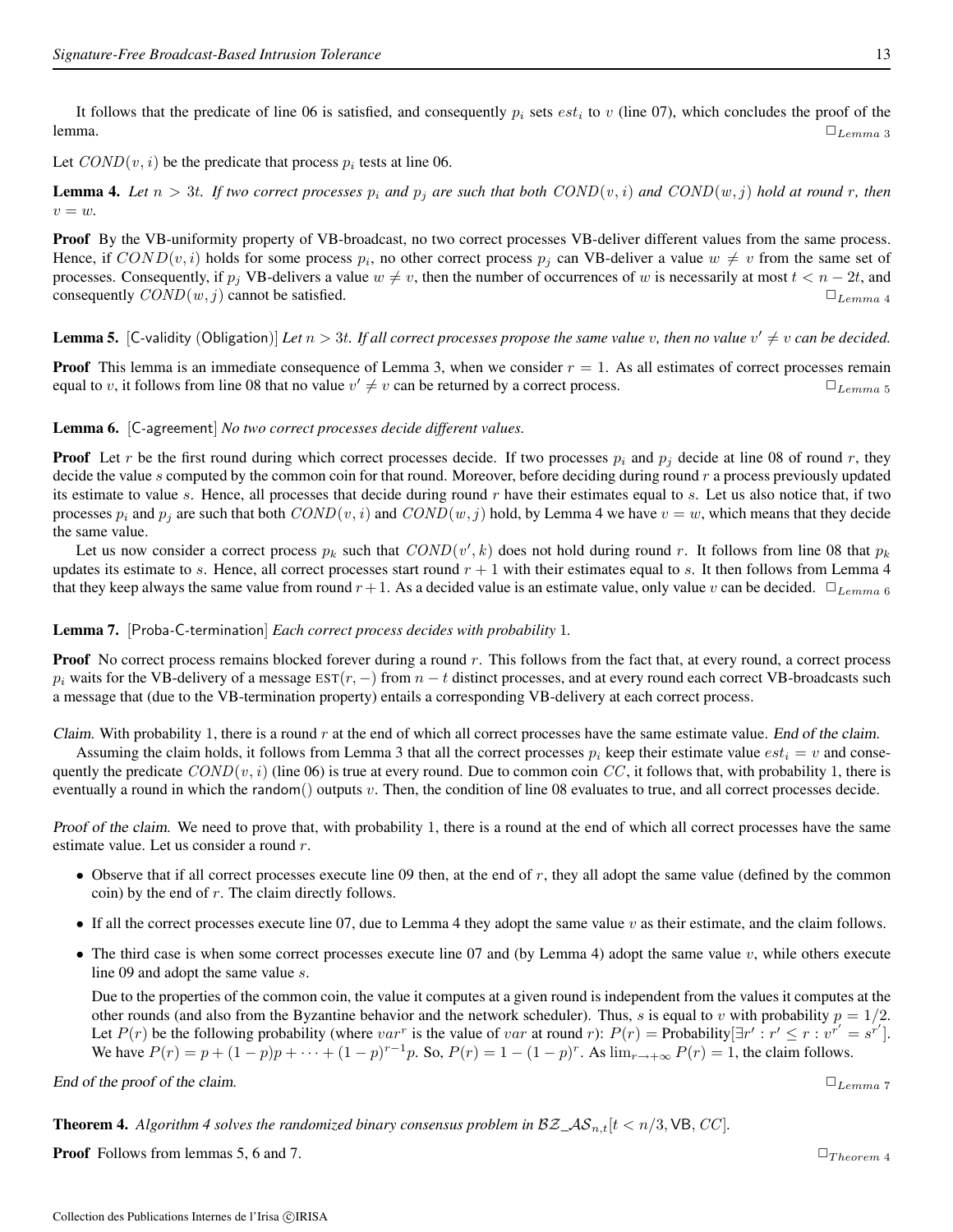Proof As indicated in the proof of Lemma 7, termination is obtained in two phases. First, all correct processes must adopt the same value v. Second, the outcome of the common coin has be the same as the commonly adopted value  $v$ .

Additionally, from the proof of Lemma 7, there is only one situation in which correct processes do not adopt the same value. This is when the predicate of line 06 is satisfied for a subset of correct processes and not for the other correct processes. Thus, the expected number of rounds for this to happen is bounded by 2. As for the second phase, here again, the probability that the value output by the common coin is the same as the value held by all correct processes is  $1/2$ . Thus, the expected time for this to occur is also 2. Combining the two phases, the expected termination time is 4 rounds (i.e., a small constant).  $\square_{Theorem 5}$ 

## 9 Conclusion

The paper has presented a family of multivalued intrusion-free Byzantine consensus algorithms. The intrusion-freedom property means that no value proposed only by Byzantine processes can ever be decided. These consensus algorithms are built on top of appropriate broadcast abstractions. One of these abstractions, called validated broadcast, is new (and can be interesting by itself to solve other problems than consensus). Moreover, all proposed algorithms are signature-free (hence efficient).

The intrusion-free consensus algorithm based on the validated broadcast abstraction has several noteworthy features: it is optimal from a resilience point of view  $(t < n/3)$ , each round requires only a single validated broadcast invocation which costs four communication steps and the size of message control information is  $O(\log_2 n)$ . This improves on the best signature-free (non-intrusion-free) resilience-optimal Byzantine consensus know so far (which requires five communication steps per round [23]).

The paper has also presented a novel randomized binary Byzantine consensus algorithm that is resilient-optimal and, in a very interesting way, is also based on the validated broadcast abstraction.

## References

- [1] Aguilera M.K., Frolund S., Hadzilacos V., Horn S. and Toueg S., Abortable and Query-abortable Objects and their Efficient Implementation. *Proc. 26th Annual ACM Symposium on Principles of Distributed Computing (PODC'07)*, pp. 23-32, 2007.
- [2] Aspnes J., Lower Bounds for Distributed Coin Flipping and Randomized Consensus. *JACM*, 45(3):415-450, 1998.
- [3] Ben-Or M., Another Advantage of Free Choice: Completely Asynchronous Agreement Protocols. *Proc. 2nd ACM Symposium on Principles of Distributed Computing(PODC'83)*, ACM Press, pp. 27-30, 1983.
- [4] Bracha G., Asynchronous Byzantine Agreement Protocols. *Information & Computation*, 75(2):130-143, 1987.
- [5] Bracha G. and Toueg S., Asynchronous Consensus and Broadcast Protocols. *Journal of the ACM*, 32(4):824-840, 1985.
- [6] Brasileiro F., Greve F., Mostéfaoui A. and Raynal M., Consensus in One Communication Step. *Proc. 6th Int'l Conference on Parallel Computing Technologies (PaCT'01)*, Springer Verlag LNCS #2127, pp. 42-50, 2001.
- [7] Cachin Ch., Kursawe K. and Shoup V., Random Oracles in Constantinople: Practical Asynchronous Byzantine Agreement using Cryptography. *Proc. 19th Annual ACM Symp. on Principles of Distributed Computing (PODC'00)*, pp. 123-132, 2000.
- [8] Chandra T. and Toueg S., Unreliable Failure Detectors for Reliable Distributed Systems. *JACM*, 43(2):225-267, 1996.
- [9] Correia M., Ferreira Neves N. and Verissimo P., From Consensus to Atomic Broadcast: Time-free Byzantine-Resistant Protocols without Signatures. *The Computer Journal*, 49(1):82-96, 2006.
- [10] Dwork C., Lynch N. and Stockmeyer L., Consensus in the Presence of Partial Synchrony. *JACM*, 35(2), 288-323, 1988.
- [11] Fischer M.J., Lynch N.A. and Paterson M.S., Impossibility of Distributed Consensus with One Faulty Process. *Journal of the ACM*, 32(2):374-382, 1985.
- [12] Friedman R., Mostéfaoui A. and Raynal M.,  $\Diamond \mathcal{P}_{mute}$ -Based Consensus for Asynchronous Byzantine Systems. *Parallel Processing Letters*, 15(1-2):162-182, 2005.
- [13] Friedman R., Mostéfaoui A. and Raynal M., Simple and Efficient Oracle-Based Consensus Protocols for Asynchronous Byzantine Systems. *IEEE Transactions on Dependable and Secure Computing*, 2(1):46-56, 2005.
- [14] Lamport L., Shostack R. and Pease M., The Byzantine Generals Problem. *ACM Transactions on Programming Languages and Systems*, 4(3)-382-401, 1982.
- [15] Kihlstrom K.P., Moser L.E. and Melliar-Smith P.M., Byzantine Fault Detectors for Solving Consensus. *The Computer Journal*, 46(1):16-35, 2003.
- [16] Martin J.-Ph. and Alvizi L., Fast Byzantine Consensus. *IEEE Transactions on Dependable and Secure Computing*, 3(3):202-215, 2006.
- [17] Mostéfaoui A. and Raynal M., Solving Consensus Using Chandra-Toueg's Unreliable Failure Detectors: a General Quorum-Based Approach. *Proc. 13th Int'l Symp. on Distributed Computing (DISC'99)*, LNCS #1693, pp. 49-63, 1999.
- [18] Mostéfaoui A., Raynal M. and Tronel F., From Binary Consensus to Multivalued Consensus in Asynchronous Message-Passing Systems. *Information Processing Letters*, 73:207-213, 2000.